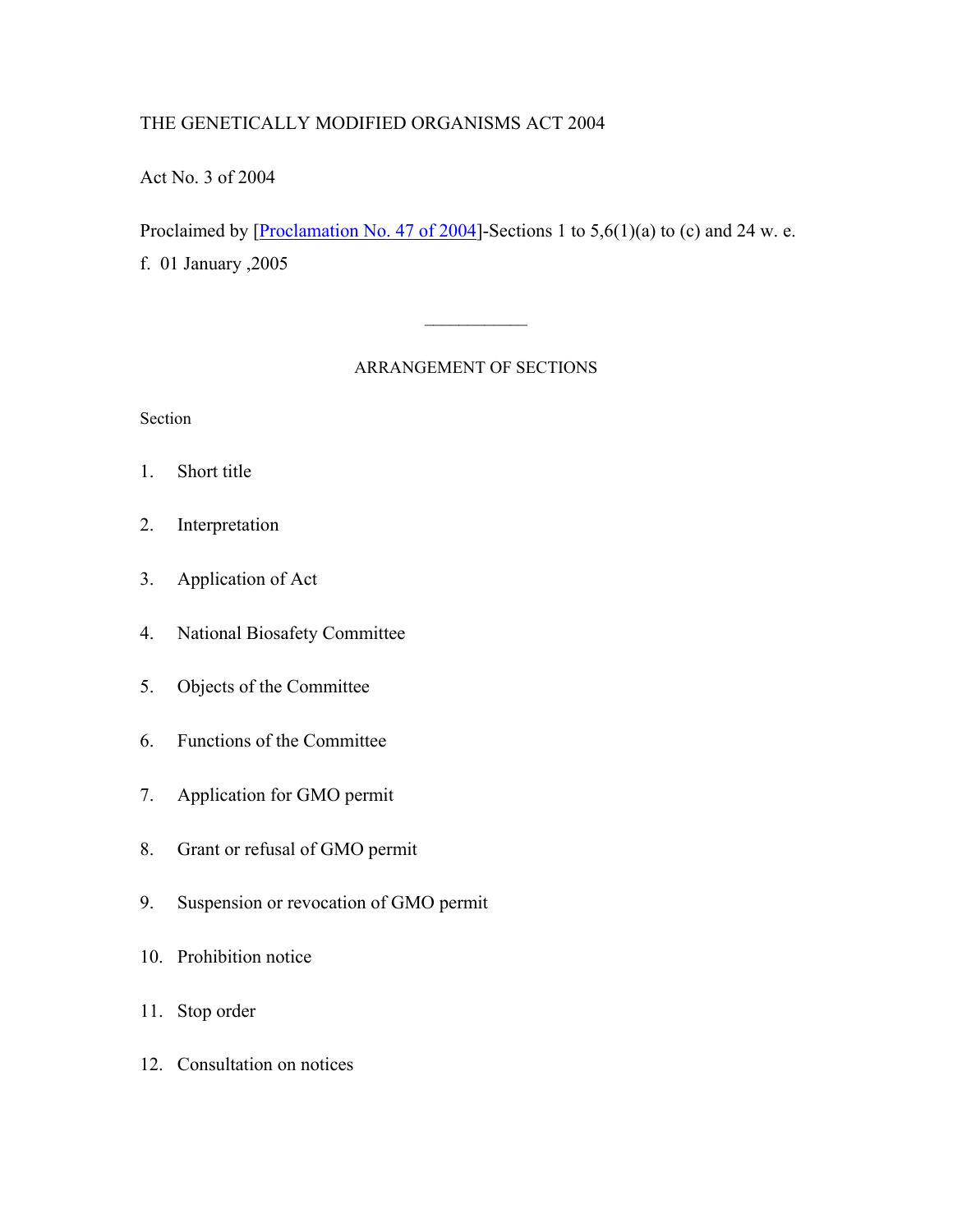| 13. | Variation notice |  |
|-----|------------------|--|
|     |                  |  |

- 14. Service of notice
- 15. Revocation of notices
- 16. Appeals
- 17. Confidentiality
- 18. Registration of facilities
- 19. Monitoring powers
- 20. Accidents
- 21. Labelling and identification
- 22. Offences
- 23. Jurisdiction
- 24. Regulations
- 25. Commencement

#### **AN ACT**

**\_\_\_\_\_\_\_\_\_\_\_\_**

To provide for measures to regulate the responsible planning, development, production, use, marketing and application of genetically modified organisms

Enacted by the Parliament of Mauritius, as follows -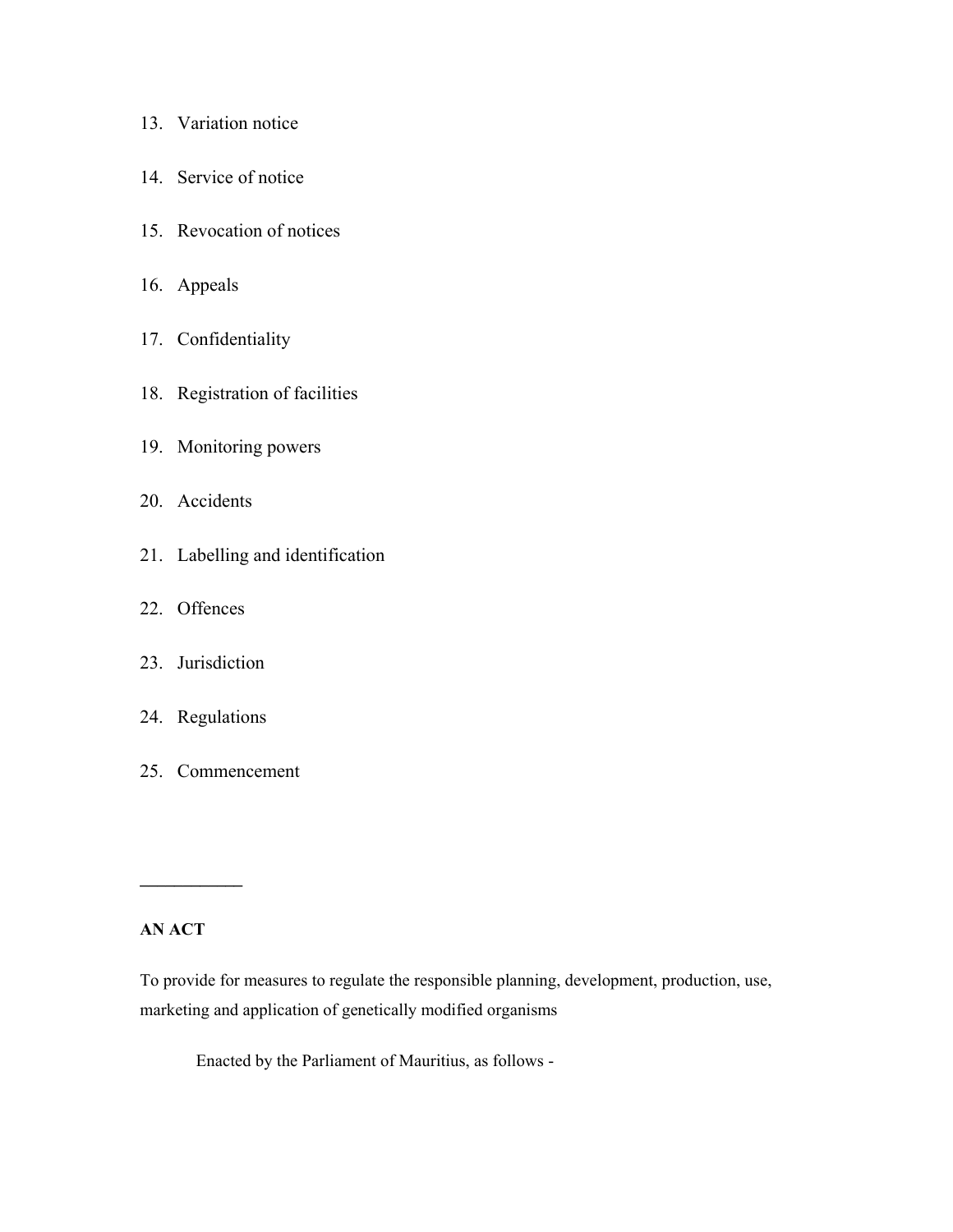#### **1. Short title**

The Act may be cited as the **Genetically Modified Organisms Act 2004**.

#### [Reprint No. 3 of 2004]

#### **2. Interpretation**

In this Act -

"accident" means an incident involving an unintended release of genetically modified organisms which could have an immediate or delayed adverse impact on the environment or human and animal health;

"applicant" means a person in control of a facility involving the genetic modification of organisms, or of activities involving genetically modified organisms, who applies for a GMO permit;

"authorised officer" means a public officer designated as such by the Permanent Secretary;

"Chairperson" means the Chairperson of the Committee;

"Committee" means the National Biosafety Committee set up under section 4'

"contained use" means any operation undertaken within a facility which involves genetically modified organisms that are controlled by specific measures to effectively limit their contact with, and their impact on, the external environment;

"environment" has the same meaning as in the Environment Protection Act 2002;

"facility" includes, but is not limited to, the following:

- (a) a building or part of a building;
- (b) a laboratory;
- (c) a green house;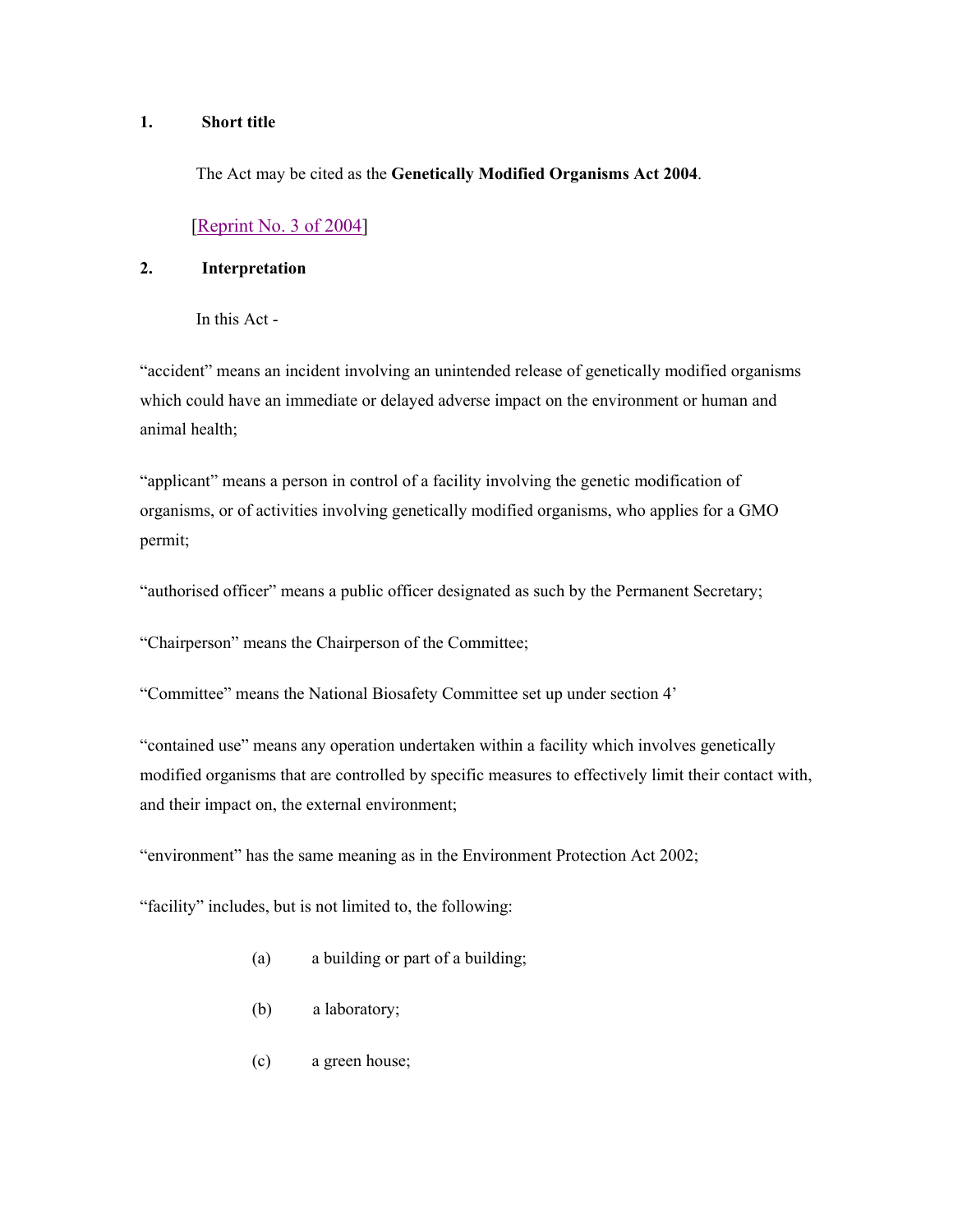- (d) a glasshouse;
- (e) an insectary;
- (f) an animal house;
- (g) a field;
- (h) any other place,

where activities involving genetically modified organisms are carried on.

"general release" means the introduction of genetically modified organisms into the environment by whatever means where the organisms are no longer contained by any system of barriers or under any person's control, so that the organisms are likely to survive and be disseminated;

"genetically modified organism (GMO)" –

- (a) means an organism, the genes or genetic material of which has been modified in a way that does not occur naturally through mating or natural recombination, or both; and
- (b) includes any of its derivatives;

"GMO permit" means a permit issued by the Permanent Secretary under section 8;

"member" –

- (a) means a member of the Committee; and
- (b) includes the Chairperson;

"Minister" means the Minister to whom responsibility for agriculture is assigned;

"monitoring" means the maintaining of regular surveillance over, the checking of, the warning about, or the recording of, any activity involving genetically modified organisms;

"organism" –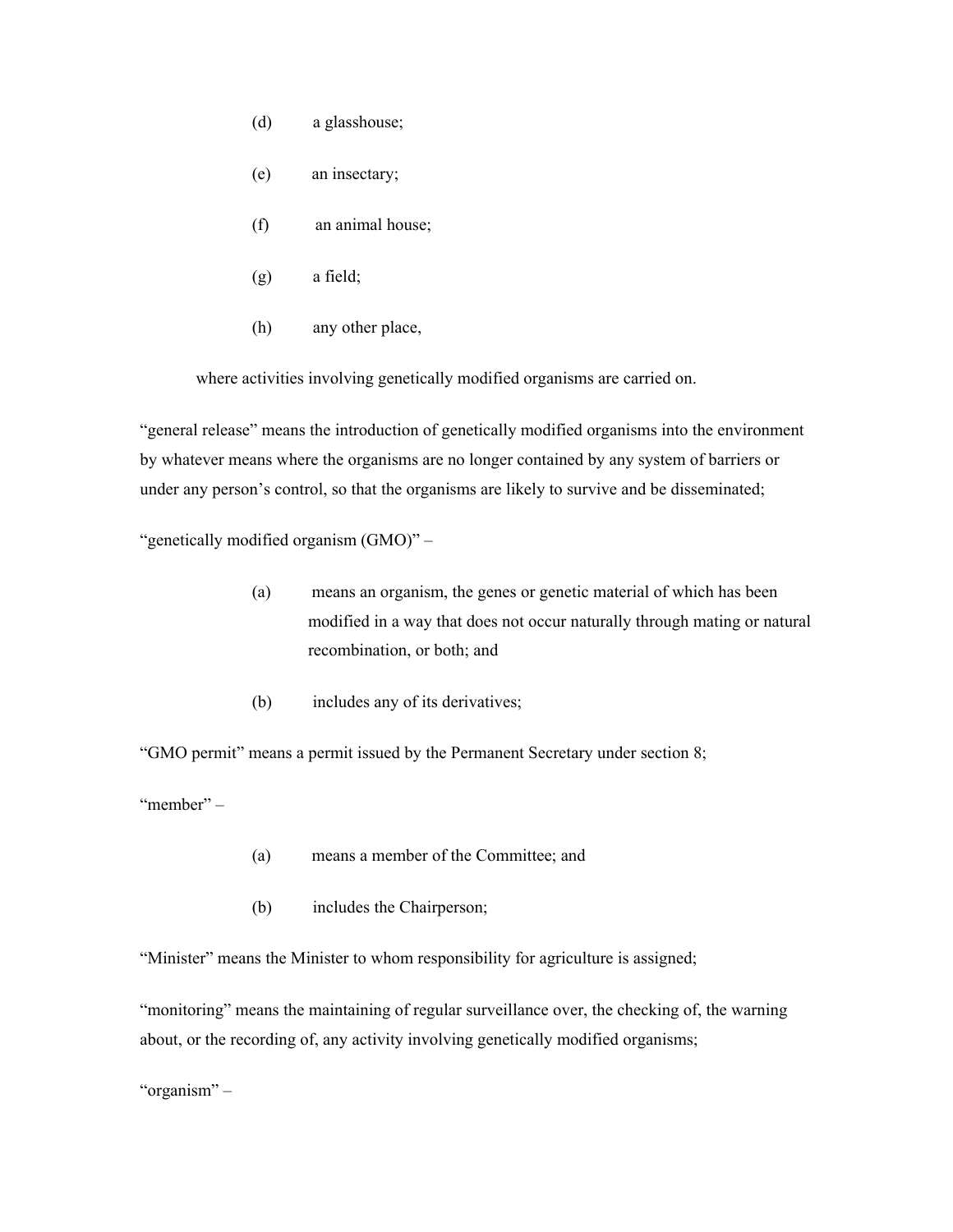- (a) means a cellular or non-cellular biological entity, capable of metabolism, replication, reproduction or of transferring genetic material; and
- (b) includes a microorganism;

"Permanent Secretary" means the Permanent Secretary of the Ministry;

"trial release" means the deliberate release of genetically modified organisms in confinement into the environment under conditions where the degree of dissemination of the genetically modified organisms is restricted by chemical, physical or built-in barriers which prevent the survival of such organisms outside the confined area;

"user" means a person responsible for the use of genetically modified organisms, and includes an end-user or a consumer.

#### **3. Application of Act**

- (1) This Act shall apply to the genetic modification of organisms which occurs through –
	- (a) recombinant nucleic acid techniques involving the formation of new combinations of genetic material;
	- (b) techniques involving the direct introduction into an organism of foreign nucleic acid molecules; or
	- (c) cell fusion, including protoplast fusion, beyond the same taxonomic family or hybridization techniques where live cells with new combination of genetic material are formed.
- (2) This Act shall not apply
	- (a) to techniques involving genetic manipulation of human cells; or
	- (b) in cases where recombinant nucleic acid molecules or genetically modified organisms are not employed.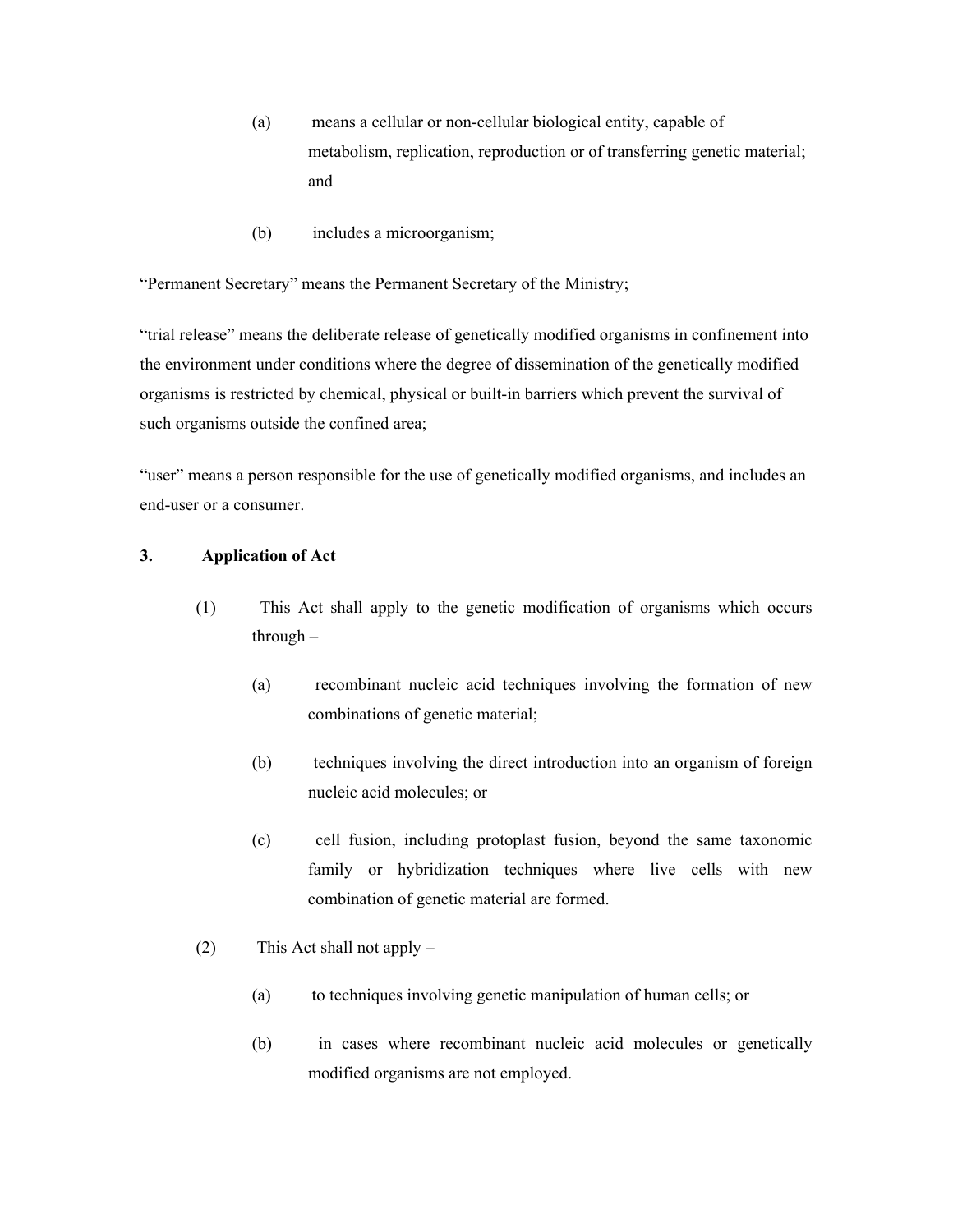#### **4. National Biosafety Committee**

- (1) There is established for the purpose of this act a National Biosafety Committee, which shall consist of –
	- (a) a Chairperson, with expertise in biotechnology and related fields, appointed by the Minister;
	- (b) a representative of the Ministry;
	- (c) a representative of the Ministry responsible for environment;
	- (d) a representative of the Ministry responsible for health;
	- (e) a representative of the Ministry responsible for international trade;
	- (f) a representative of the Mauritius Sugar Industry Research Institute;
	- (g) a representative of the University of Mauritius;
	- (h) a representative of the Food and Agricultural Research Council;
	- (i) a representative of the Mauritius Research Council;
	- (j) a law officer designated by the Attorney-General;
	- (k) a representative of consumer associations, appointed by the Minister.
- (2) (a) Every member, other than the ex-officio members, shall hold office for 2 years and shall be eligible for reappointment.
	- (b) The Minister may revoke the appointment of a member referred to in subsection  $1(a)$  or  $1(k)$  for any reason specified in section  $37(3)(b)$  of the Interpretation and General Clauses Act or where he is of opinion that the person is no longer qualified to be a member.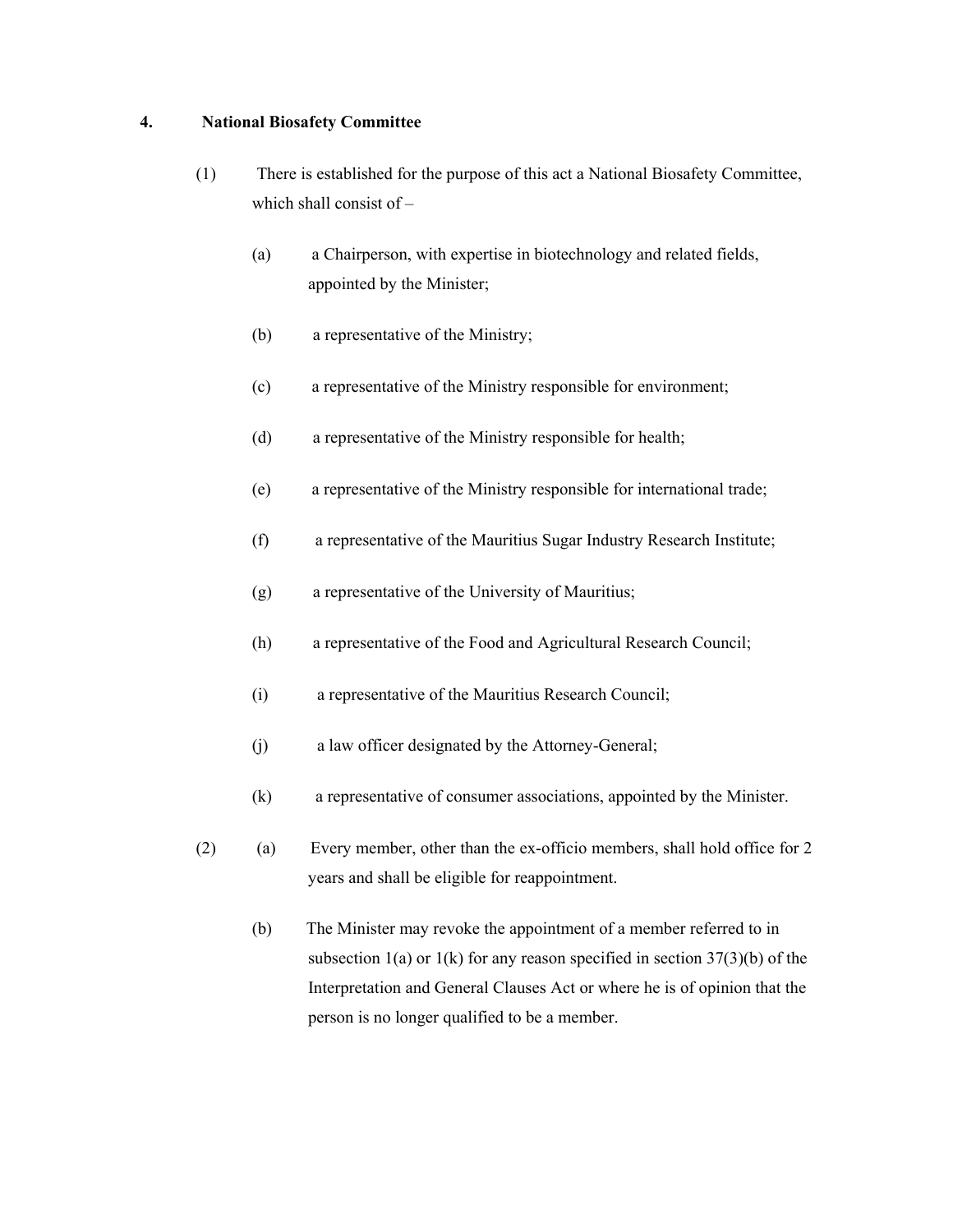- (3) (a) The Committee shall meet as and when required by the Chairperson, or upon request of not less than 3 members, but not less than 4 times a year.
- (b) 6 members shall constitute a quorum.
	- (4) The Committee may, with the Minister's approval, co-opt any other person to attend its meetings for a specific purpose, or period of time, but without the right to vote.
	- (5) Where any matter is being or is to be, considered by the Committee and a member has a direct or indirect interest in it or there is likely to be a conflict of interest as a result of his participation in the debate, he shall forthwith declare his interest and abstain from participating in the debate.
	- (6) The Minister may, at the request of the Committee, appoint independent professionals or consultants to assist the Committee in the discharge of its functions under this Act.

#### **5. Objects of the Committee**

The objects of the Committee shall be to advise the Minister on –

- (a) all aspects concerning the importation, exportation, transit, development, research, production, use, application, marketing, sale and release of genetically modified organisms; or
- (b) any other matter concerning genetically modified organisms that may be referred to it.

#### **6. Functions of the Committee**

- (1) The Committee shall have such functions as are necessary to further most effectively the objects of the Committee, and in particular to –
	- (a) publish guidelines and a code of practice, with the approval of the Minister, for all uses of genetically modified organisms;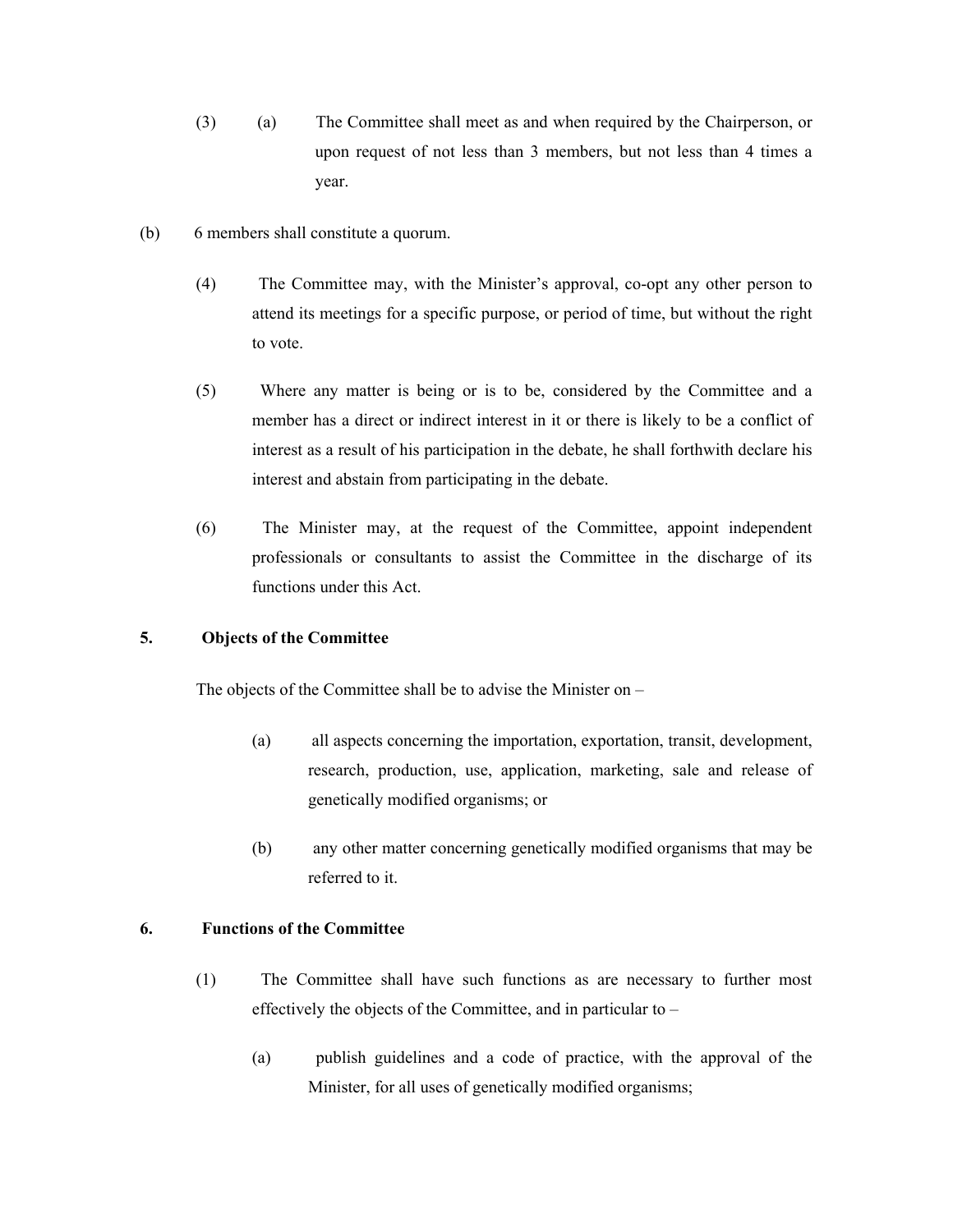- (b) encourage public participation in decision-making while maintaining confidentiality of information;
- (c) advise the Permanent Secretary, as and when required, on the appropriate strategy in cases of emergency;
- (d) examine any application made pursuant to section 7, and make its recommendations to the Permanent Secretary.
- (2) In examining an application under subsection 1(d), the Committee shall take account of the proposed activity of the GMO in respect of its likely –
	- (a) direct or indirect effects on the environment and human and animal health; and
	- (b) social and economic effects on people and society.

#### **7. Application for GMO permit**

- (1) Notwithstanding any other enactment, no person shall develop, use, market, produce, release into the environment, transit, import or export genetically modified organisms unless he holds a GMO permit issued under this Act.
- (2) An application shall be made to the Permanent Secretary in the form set out in the First Schedule and on payment of a prescribed application fee.
- (3) (a) The applicant shall submit a risk assessment report and a contingency plan in the form set out in the Second Schedule.
	- (b) A risk assessment for the purpose of paragraph (a) shall be carried out in a scientifically sound manner.
- (4) On receipt of an application under subsection (2),
	- (a) the Permanent Secretary shall –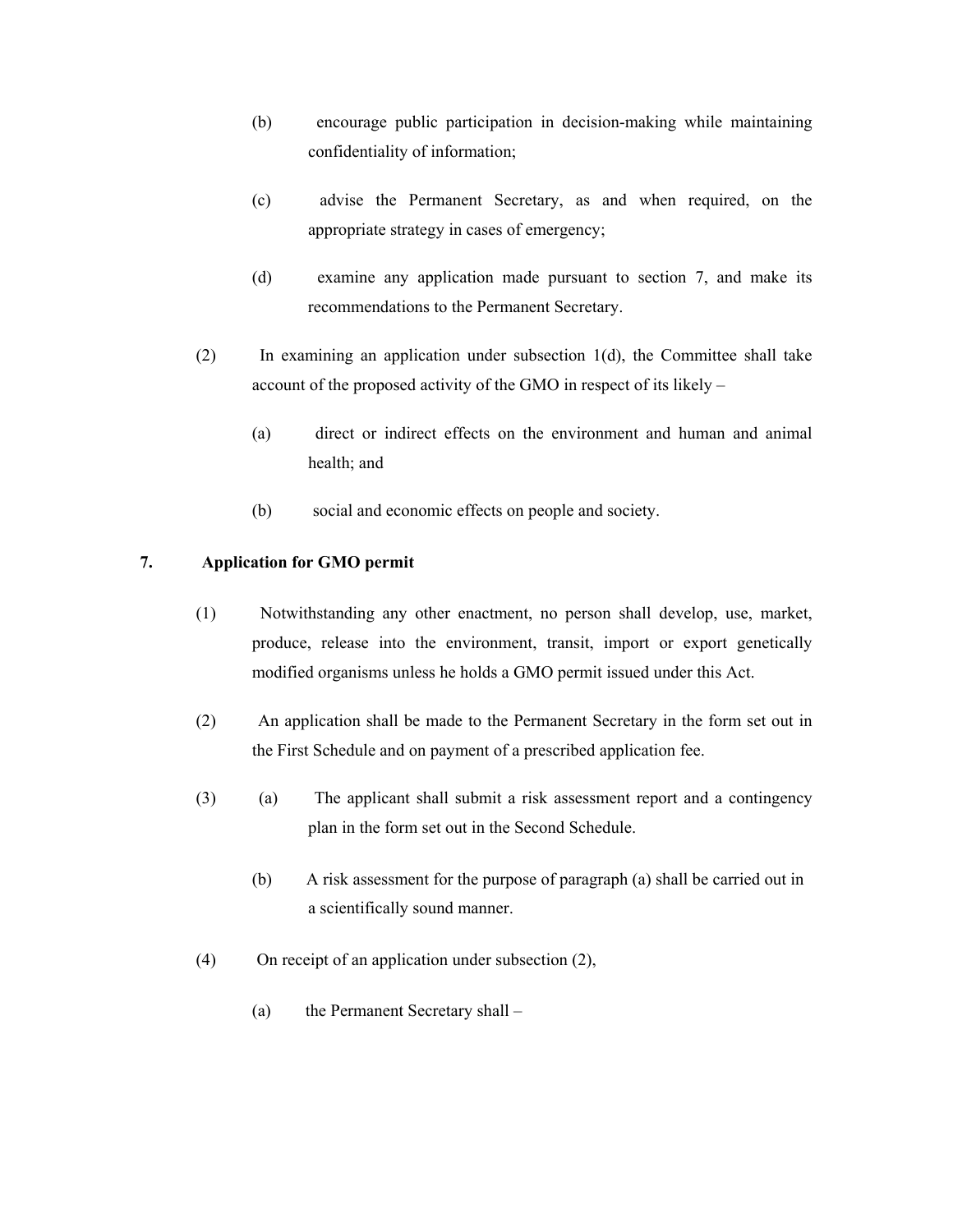- (i) cause a notice of any application for a GMO permit to be published in the Gazette and for 3 consecutive days, in not less than two daily newspapers;
- (ii) invite all interested persons, who so wish, to lodge with the Permanent Secretary such objections as they may have against the application.
- (b) the Minister shall make a statement in the National Assembly informing it of such application.
- (5) Any person who wishes to object to an application shall, not later than 21 days after the last date of the publication specified in subsection (4), lodge his objection in writing with the Permanent Secretary.
- (6) The Permanent Secretary
	- (a) may, on receipt of an application, request the applicant to furnish such additional information as he may consider appropriate;
	- (b) may, if he deems necessary, seek the views of any public department, non-government organisation or any other person on the application; and
	- (c) shall refer the application, together with any additional information and views expressed thereon, to the Committee for its recommendations.
- (7) The Committee shall endeavour to identify and evaluate the possible adverse effects of the genetically modified organisms on the environment and on human and animal health.

#### **8. Grant or refusal of GMO permit**

(1) The Permanent Secretary, after taking into consideration the recommendation of the Committee, may –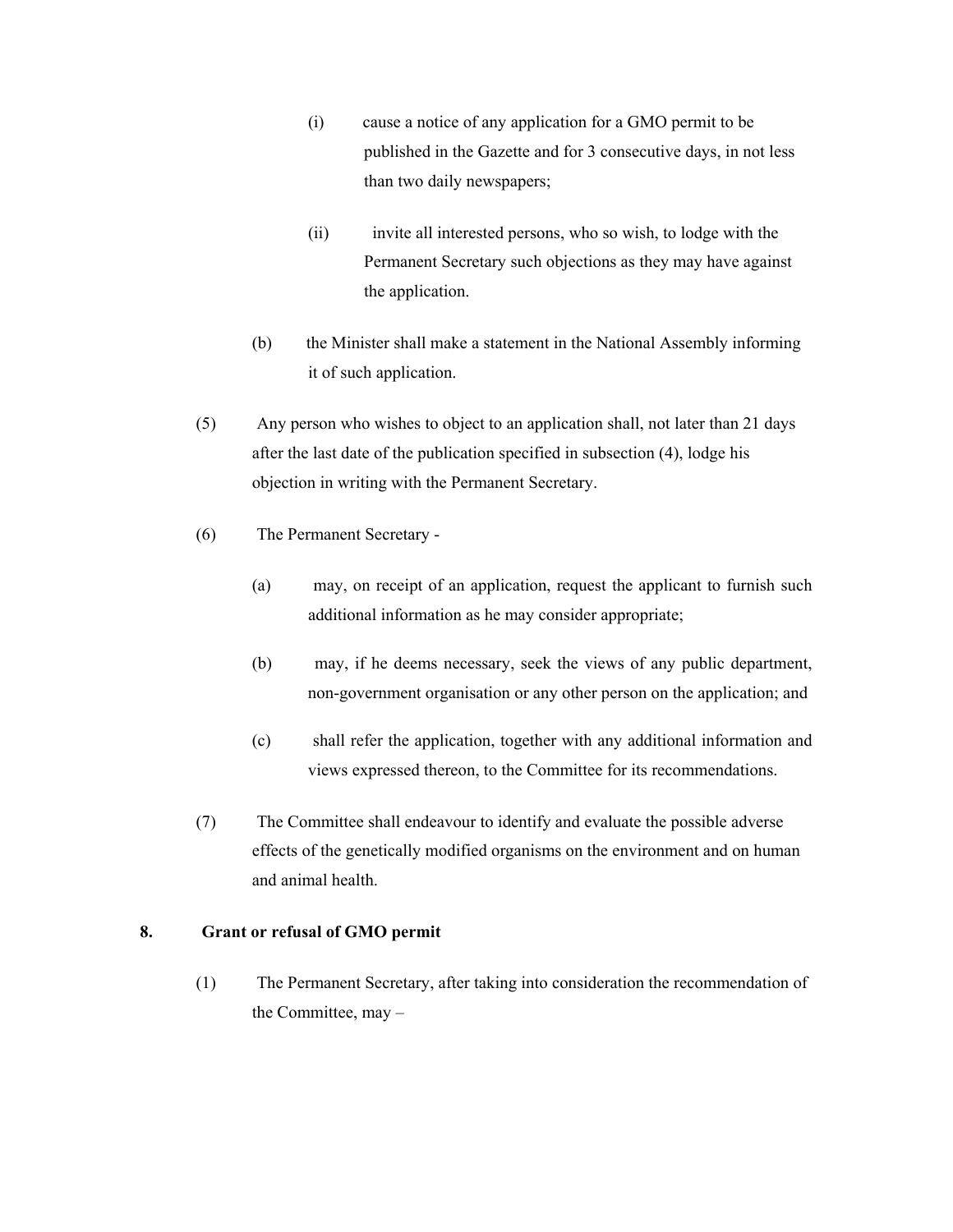- (a) Subject to subsection (3), grant a GMO permit and issue such permit on payment of the prescribed fees and on such terms and conditions as he may deem appropriate;
- (b) reject the application, giving his reasons for so doing, with a direction to communicate the decision together with the reasons to the applicant.
- (2) The reasons on which a decision under subsection (1)(b) is made shall be communicated, by registered post, to the applicant, within 7 days of the decision.
- (3) No GMO permit shall be issued under subsection (1) (a) except after the relevant particulars of the intended GMO permit holder shall have been specified in regulations made to that effect.
- (4) Any regulations made under subsection (3) may be subject to a motion for disallowance under section 20 of the Interpretation and General Clauses Act.

#### **9. Suspension or revocation of GMO permit**

- $(1)$  Where
	- (a) a permit holder changes the type of activity allowed by his permit or otherwise breaches any of the terms and conditions of his permit;
	- (b) a permit holder moves his activity from a facility specified in his application form to a facility which, in the opinion of the Permanent Secretary, is not a fit and proper facility;
	- (c) the activity of the permit holder impacts adversely on the environment or on human and animal health, the Permanent Secretary may by notice in writing require the GMO permit holder to show cause, within 7 days from date of service of the notice, why his permit ought not to be suspended or revoked.
- (2) Where the Permanent Secretary is satisfied that, having regard to all the circumstances of the case, it is expedient to do so, he may suspend the permit for such period as is reasonable in the circumstances, or revoke the permit.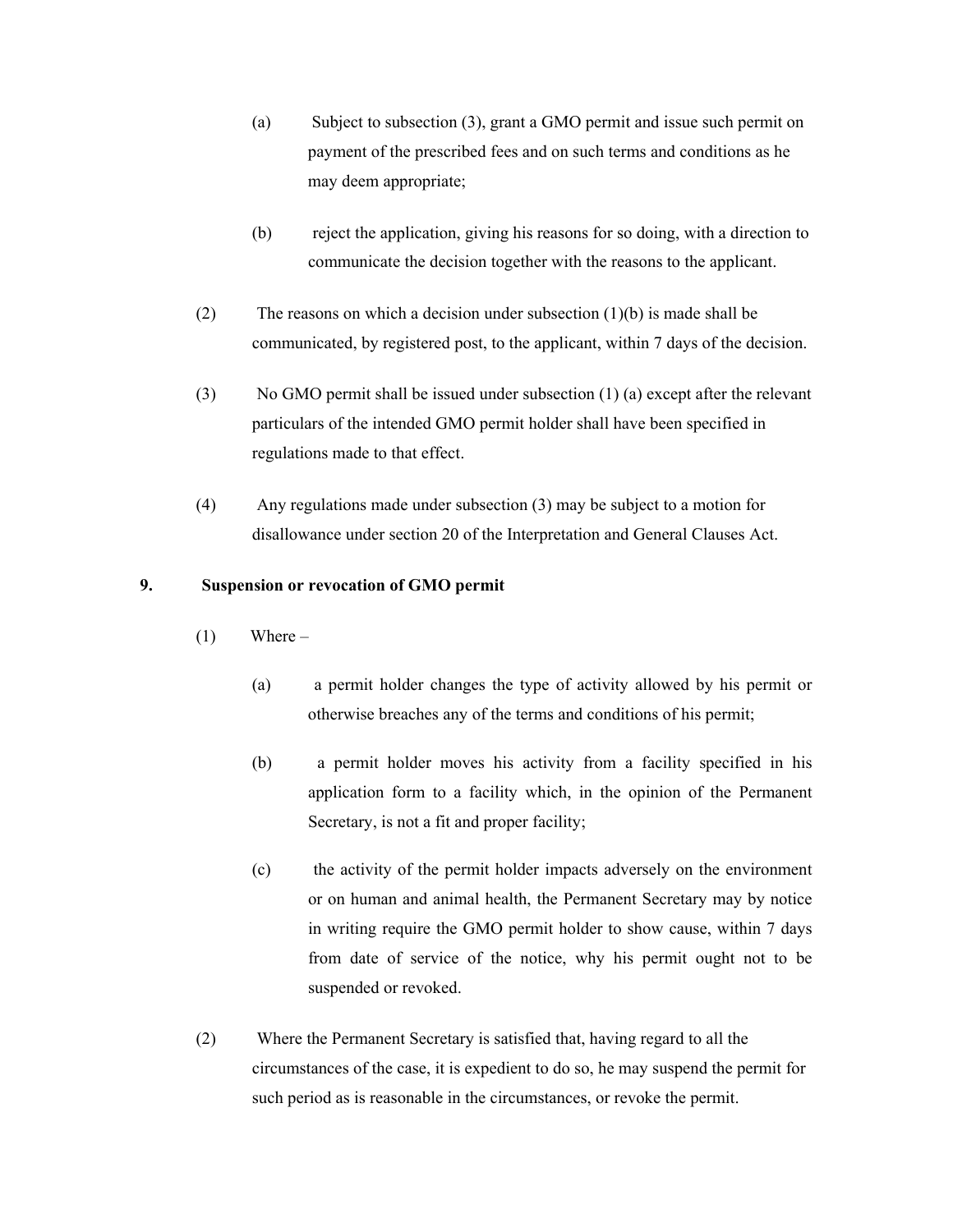(3) The Permanent Secretary shall communicate, by registered post, any decision under subsection (2) to the GMO permit holder within 7 days of the decision.

#### **10. Prohibition notice**

- (1) Where he is of the opinion that a facility or the manner in which the facility is carrying on its activities involves a serious risk to environment or to human or animal health, the Permanent Secretary may serve, or cause to be served, a prohibition notice on the person owning, or managing, or in charge of, or in control of the facility.
- (2) A prohibition notice may be served whether or not
	- (a) the facility, or the manner in which the activity is carried on, constitutes a contravention of this Act;
	- (b) there is in force in relation to the facility a GMO permit issued under this Act;
	- (c) there is before any Court of law or before a Judge sitting in Chambers any case involving the subject matter in relation to which a notice is being issued, unless the Court or Judge has issued an order preventing the Permanent Secretary from issuing the prohibition notice.
- (3) A prohibition notice shall
	- (a) state the Permanent Secretary's opinion;
	- (b) specify the risk involved, as well as the way in which the facility, or the manner in which the activity is carried on, is suspected to give rise to the risk;
	- (c) specify the measures that shall be taken to eliminate the risk and the period within which they shall be implemented;
	- (d) specify  $-$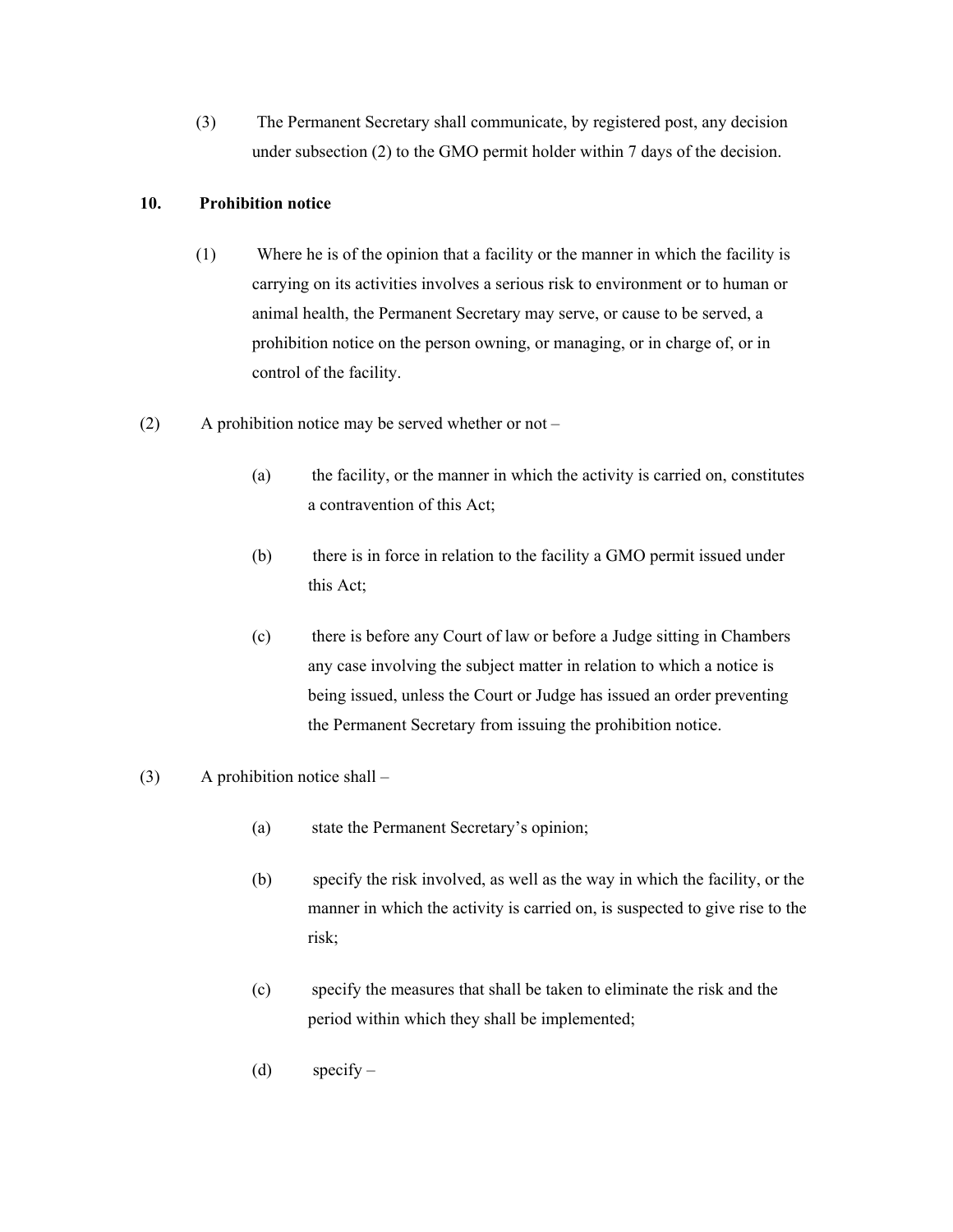- (i) the facility, or any aspect of the facility, that is prohibited from operation or performance; or
- (ii) any conditions subject to which the activity may be resumed.
- (4) A prohibition notice shall not be a bar to a prosecution for any offence, even if there are consultations with the person served with the notice.
- (5) Any person who fails to comply with a prohibition notice, shall commit an offence.

## **11. Stop order**

- (1) Where a person commences or carries on any development or activity without the relevant GMO permit issued under this Act, the Permanent Secretary may, where such development or activity contravenes this Act, serve, or cause to be served, on that person, or any person responsible for the giving of instructions for the carrying on of such development or activity, a stop order prohibiting the development or the activity.
- (2) Any person who fails to comply with a stop order issued under subsection (1) shall commit an offence.

#### **12. Consultation on notices**

- (1) Before or at any time after issuing a notice, the Permanent Secretary shall as far as he deems practicable, consult –
	- (a) the person affected;
	- (b) the Committee.
- (2) The Permanent Secretary may consult a technical advisory committee set up by him, or any public department, on a notice.

#### **13. Variation notice**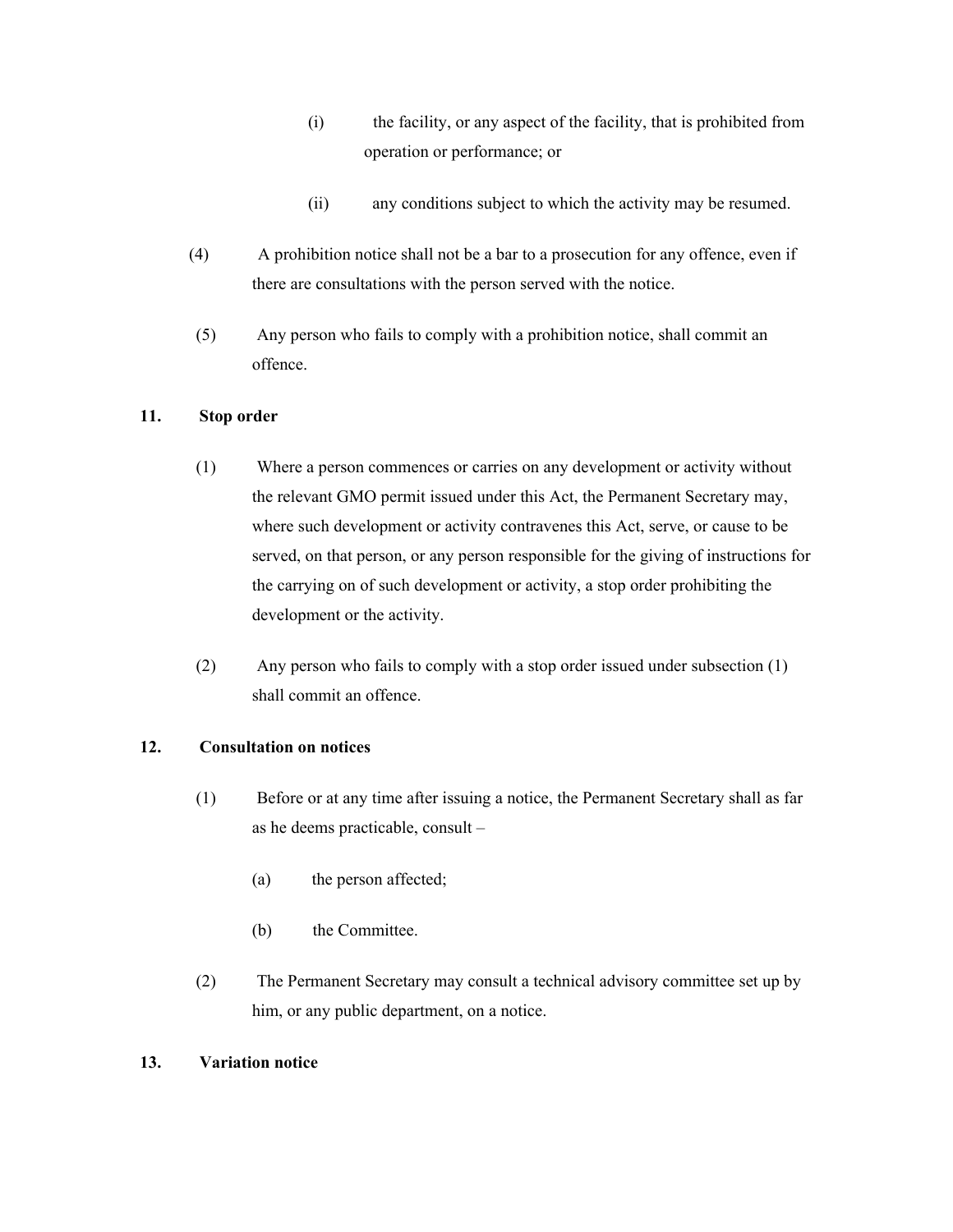- (1) Any person affected by a notice, may apply to the Permanent secretary for an amendment of the notice.
- (2) The Permanent Secretary, on his own initiative, or on application, may amend a notice by causing to be served on the person affected a variation notice.
- (3) A variation notice shall
	- (a) refer to the notice which is amended;
	- (b) specify the amendment to the notice;
	- (c) where necessary, vary the date specified in the notice.
	- (4) A variation notice shall supersede the notice to which it refers to the extent of the amendment.

#### **14. Service of notice**

- (1) A notice issued under this Act shall be served
	- (a) personally on the person affected, or in the case of a body corporate, at its registered address; or
	- (b) by registered post sent to, or by leaving a copy at, the last known address of the person affected.
	- (2) Where service could not be effected by the means referred to in subsection (1), the service shall be effected by affixing a copy of the notice –
		- (a) at the facility which is the subject matter of the notice;
		- (b) where a contravention is being committed, or has been committed, or is suspected to have been committed.
	- (3) A certificate of an authorised officer or any other officer of the Ministry as to service under subsection (1) shall be prima facie evidence of effective service of the notice on the person affected.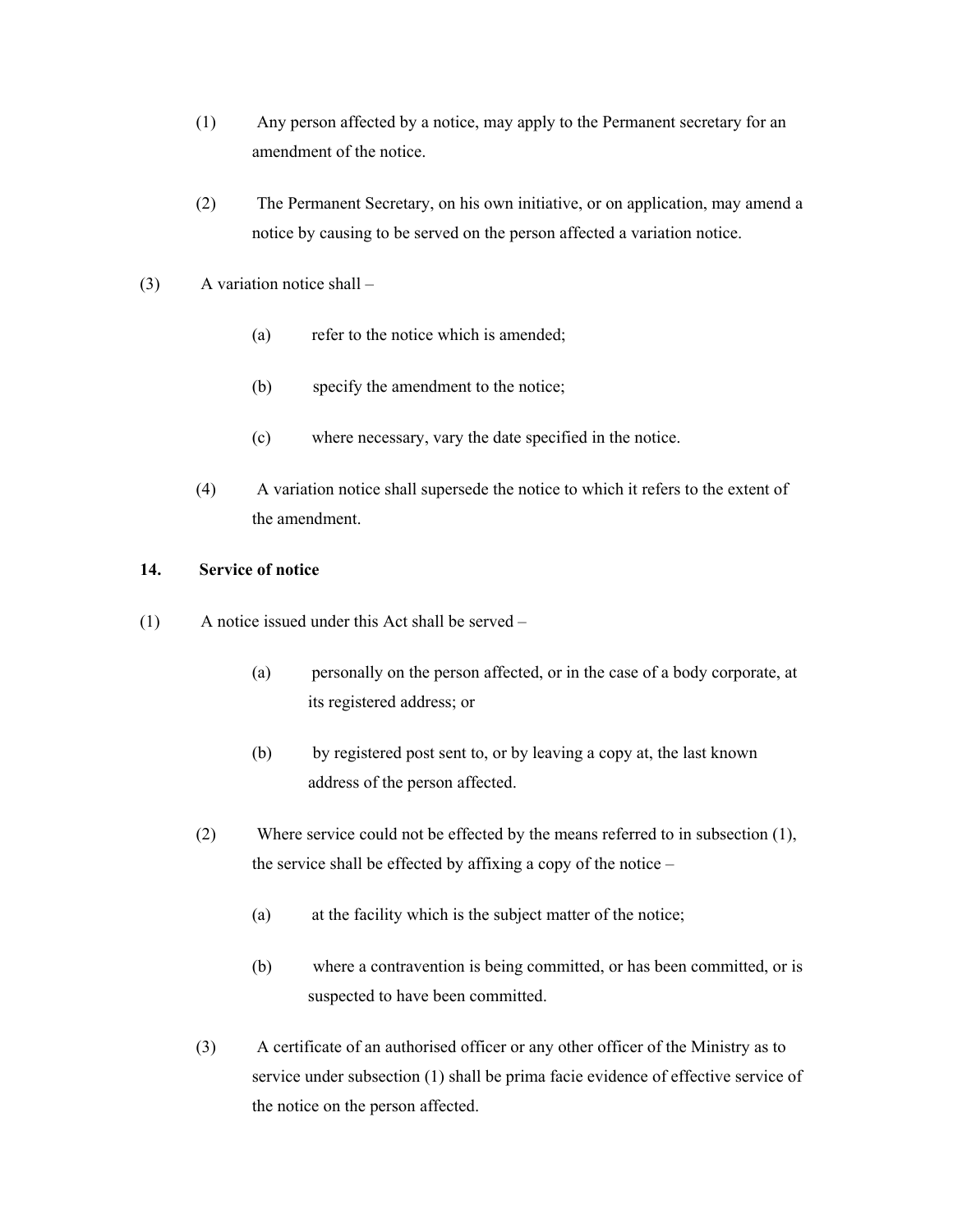#### **15. Revocation of notices**

Where he is satisfied that –

- (a)(i) the measures required to be taken in a notice have been implemented; and
	- (ii) there exists no further risk to the environment or to human or animal health caused by the activity or the manner in which the activity is carried on; or
- (b) the notice is not, or will not be effectual,

the Permanent secretary may revoke a notice and shall inform the person affected in writing.

#### **16. Appeals**

- (1) Any person who feels aggrieved by a decision taken by the Permanent Secretary may, within 21 days of the communication of the decision to him, and on payment of the prescribed fee, appeal against the decision to the Appeal Board appointed under subsection (2) by a written notice together with the grounds of appeal.
- (2) The Minister shall appoint on an ad hoc basis an Appeal Board comprising a Chairperson, who shall be a barrister with at least 5 years standing at the bar, and 2 members, being persons with expert knowledge in the field of biotechnology or related fields.
- (3) A person appointed under subsection (2) shall challenge himself if he has any direct or indirect interest in the subject matter of the appeal.
- (4) Any appeal lodged before the Appeal Board shall be dealt with as expeditiously as possible and the Appeal Board shall endeavour to dispose of the appeal within 6 months from the date the appeal was lodged.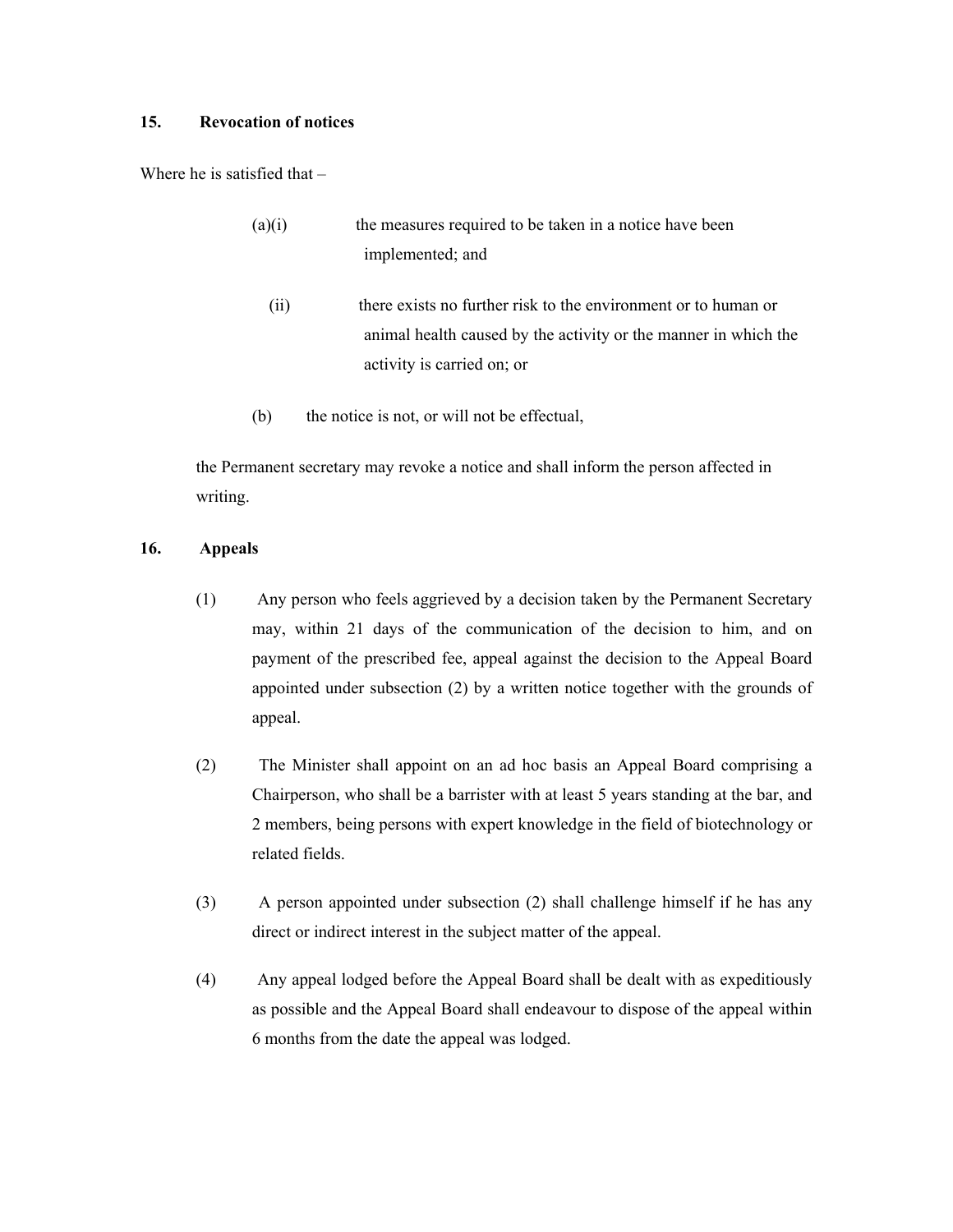- (5) The Appeal Board may, after giving the parties to the appeal an opportunity of being heard, pass such orders as it thinks fit, confirming, varying or setting aside the decision appeal against.
- (6) The Appeal Board shall send, by registered post, a copy of every order made by it to the parties to the appeal within 7 days.

#### **17. Confidentiality**

- (1) No person shall disclose any information acquired by him through the exercise of his powers or the performance of his duties under this Act other than –
	- (a) the description of any genetically modified organism, the name and address of any applicant, the purpose of the contained use or release and the place of use;
	- (b) the methods and plans for the monitoring of genetically modified organisms in case of accident;
	- (c) the evaluation of any foreseeable disruptive impacts on human or animal health or on the environment; or
	- (d) any other information as may be approved by the Permanent Secretary.
- (2) Where an applicant withdraws an application, any person who has knowledge of the details of the application shall respect the confidentiality of the information supplied.
- (3) Nothing in the subsection (1) or (2) shall prevent the disclosure of information
	- (a) in so far as if is necessary for the proper application of this Act; or
	- (b) for the purpose of any legal proceedings under this Act.

#### **18. Registration of facilities**

(1) The Permanent Secretary shall keep a register of all facilities.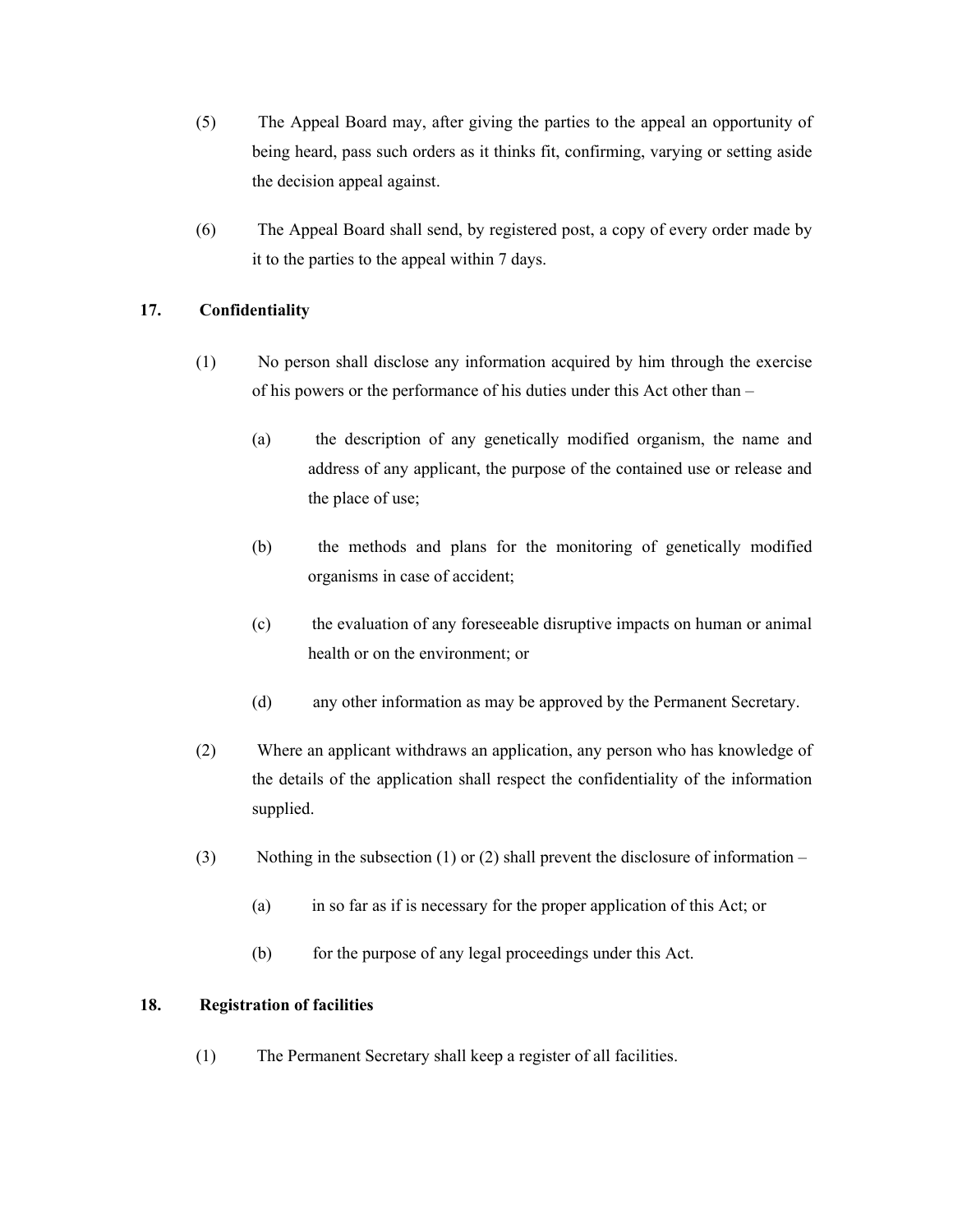- (2) Every GMO permit holder responsible for the management of any facility shall register the facility with the Permanent Secretary.
- (3) The register shall contain the
	- (a) name and address of the GMO permit holder;
	- (b) details of the activities carried on; and
	- (c) location and description of the facility.

#### **19. Monitoring powers**

- (1) Subject to subsection (2), where an authorised officer reasonably believes that a facility is being used for any activity involving genetically modified organisms, including contained use, trial release or general release, he may enter and inspect the facility for the purpose of inspecting and monitoring the activities carried on therein and to ensure compliance with this Act, any regulations made thereunder and any GMO permit issued under this Act.
- (2) Where the authorised officer reasonably believes that any activity specified in subsection (1) is being carried on in a dwelling house, he may enter and inspect either with the consent of the owner or occupier of the dwelling house, or in virtue of a warrant to that effect issued by a Magistrate.
- (3) The authorised officer may, in the course of an inspection
	- (a) secure copies of any relevant document kept in the facility;
	- (b) secure, on reasonable grounds, any material which he believes to be evidential material.

#### **20. Accidents**

(1) Every person who is informed or becomes aware of an accident shall immediately notify the Permanent Secretary.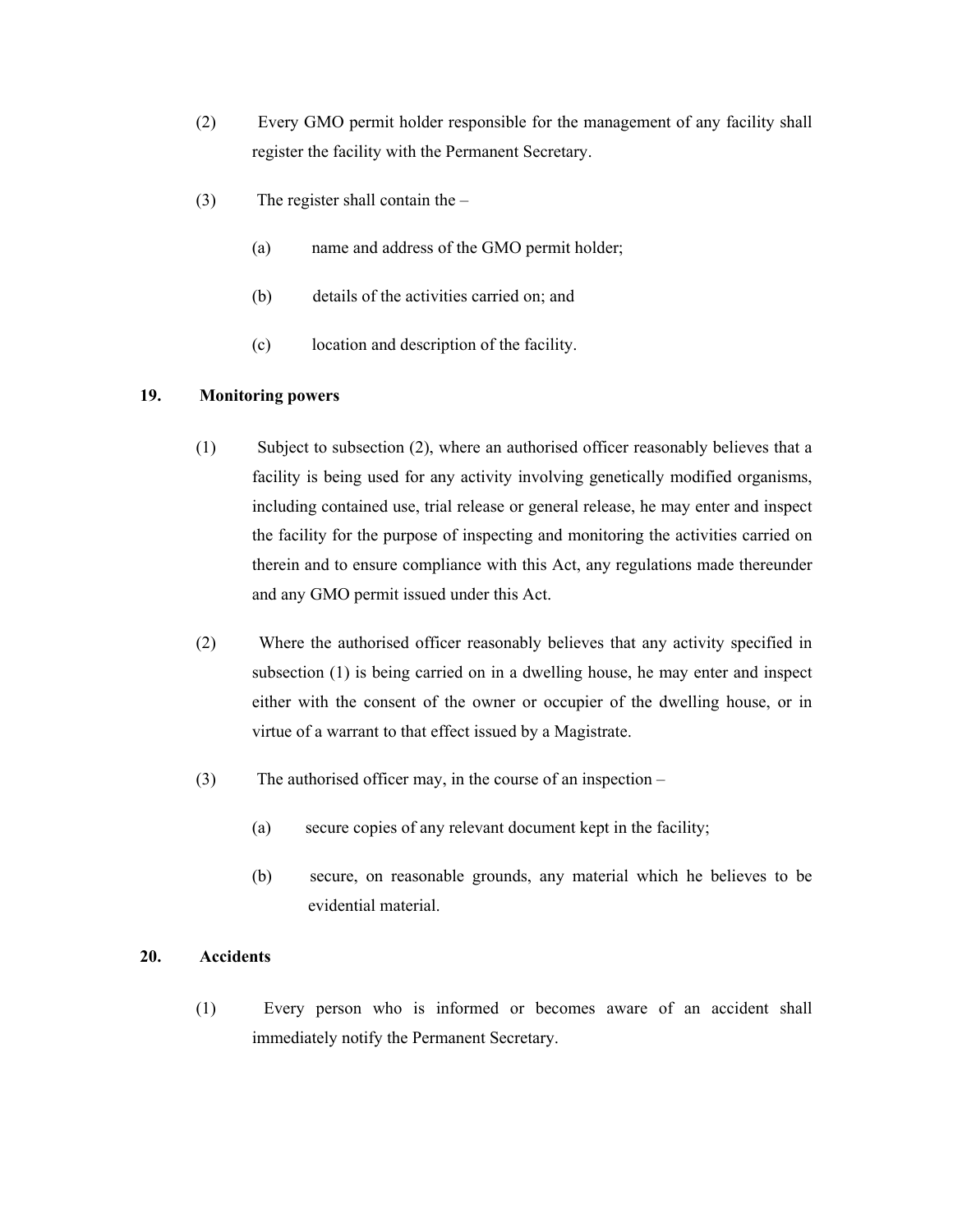- (2) Where a GMO permit holder notifies an accident, he shall supply to the Permanent Secretary –
	- (a) all relevant information on the circumstances of the accident, the identity, quantity and quality of genetically modifies organisms released and any other information necessary to assess the impact of the accident on the environment and on human and animal health; and
	- (b) the details of any emergency measures taken to avoid or mitigate any adverse impact on the environment and human and animal health.
- (3) The Permanent Secretary shall appoint on an ad hoc basis a Special Committee comprising a Chairperson and 2 members, being persons having wide expertise in the field relating to the accident, to enquire into the circumstances of the accident and make a report with recommendations to the Permanent Secretary.
- (4) The Permanent Secretary may, after taking into consideration the report and recommendations of the Special Committee, and where he considers that the accident has had an adverse impact on the environment or on human or animal health, take a decision under section 9(2).
- (5) The Permanent Secretary shall inform as soon as reasonably practicable any other country of any accident which may have an impact on that country's environment or on human and animal health in that country.

#### **21. Labelling and identification**

- (1) Every GMO permit holder shall ensure that any genetically modified organisms is clearly identified and labelled, specifying the relevant traits and characteristics of the product.
- (2) The labelling of any genetically modified organisms shall comply with such requirements as may be prescribed.

#### **22. Offences**

 $(1)$  A person who –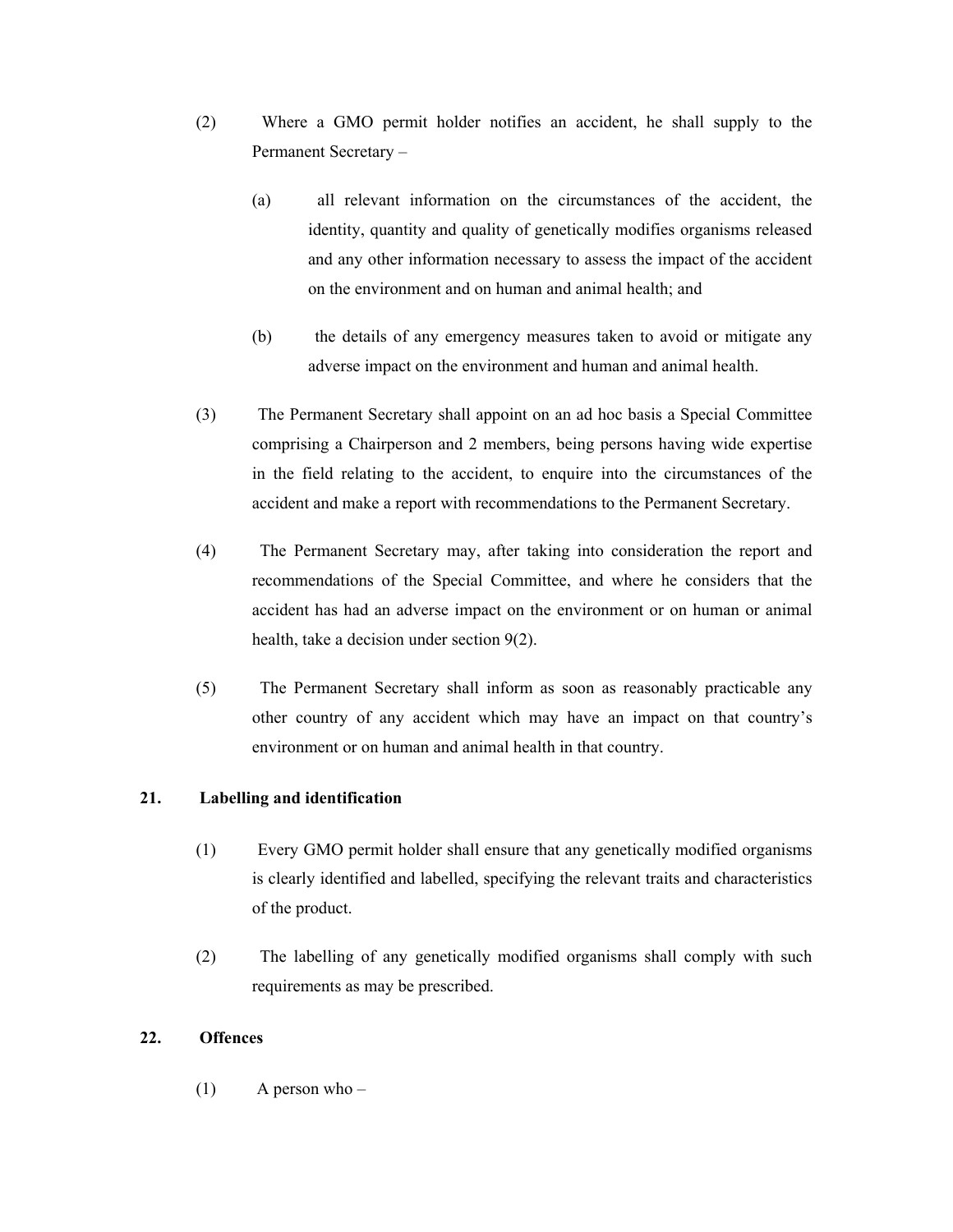- (a) fails to comply with any condition, permit, or prohibition under this Act;
- (b) obstructs or hinders an authorised officer in the exercise of his functions under this Act;
- (c) provides information under this Act which is false or misleading in any material particular;
- (d) otherwise contravenes this Act,

shall commit an offence and shall, on conviction, be liable –

- (i) on a first conviction to a fine not exceeding Rs 50,000 and to imprisonment for a term not exceeding 2 years;
- (ii) on a second or subsequent conviction, to a fine not exceeding Rs 100,000 and to imprisonment for a term not exceeding 4 years.
- (2) In addition to any penalty under subsection (1), the Court may order the forfeiture of any animal, plant, organism or any article used in, or connected in any way with, the commission of an offence.

#### **23. Jurisdiction**

- (1) An authorised officer may swear an information and conduct prosecution in respect of an offence under this Act before a Magistrate.
- (2) Notwithstanding section 114 of the Courts Act and section 72 of the District and Intermediate Courts (Criminal Jurisdiction) Act, a magistrate –
	- (a) shall have jurisdiction to try an offence under this Act; and
	- (b) may impose any penalty and forfeiture provided by this Act.

#### **24. Regulations**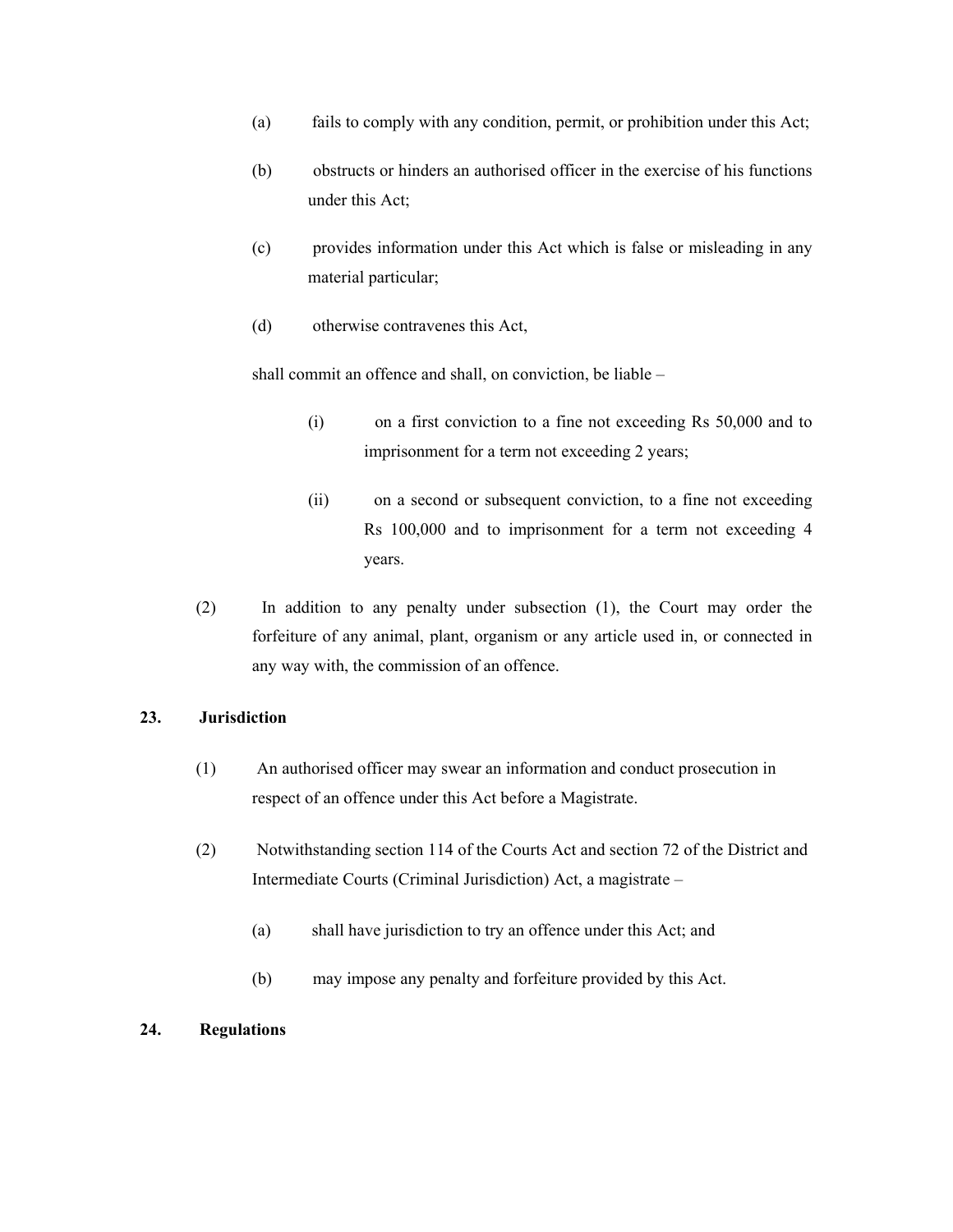- (1) The Minister may make such regulations as he thinks fit for the purposes of this Act.
- (2) Any regulations made under subsection (1) may
	- (a) provide for the levying of fees and charges;
	- (b) lay down requirements for laboratory development of genetically modified organisms;
	- (c) set out standards to which facilities for activities involving genetically modified organisms should conform;
	- (d) make provision for quarantine, transit, marketing, sale, transport, handling and packaging of genetically modified organisms;
	- (e) provide for liabilities of GMO permit holders in respect of prejudice caused by their activities to other persons;
	- (f) amend the Schedules.
- (3) Regulations made under this Act may provide that any person who contravenes them shall commit an offence and shall, on conviction, be liable to a fine not exceeding 50,000 rupees and to imprisonment for a term not exceeding 2 years.

#### **25. Commencement**

- (1) Subject to subsection (2), this Act shall come into operation on a date to be fixed by Proclamation.
- (2) Different dates may be fixed for the coming into operation of different sections of this Act.

Proclaimed by [Proclamation No. 47 of 2004]-Sections 1 to  $5.6(1)(a)$  to (c) and 24 w. e. f. 01 January ,2005

**------------------------**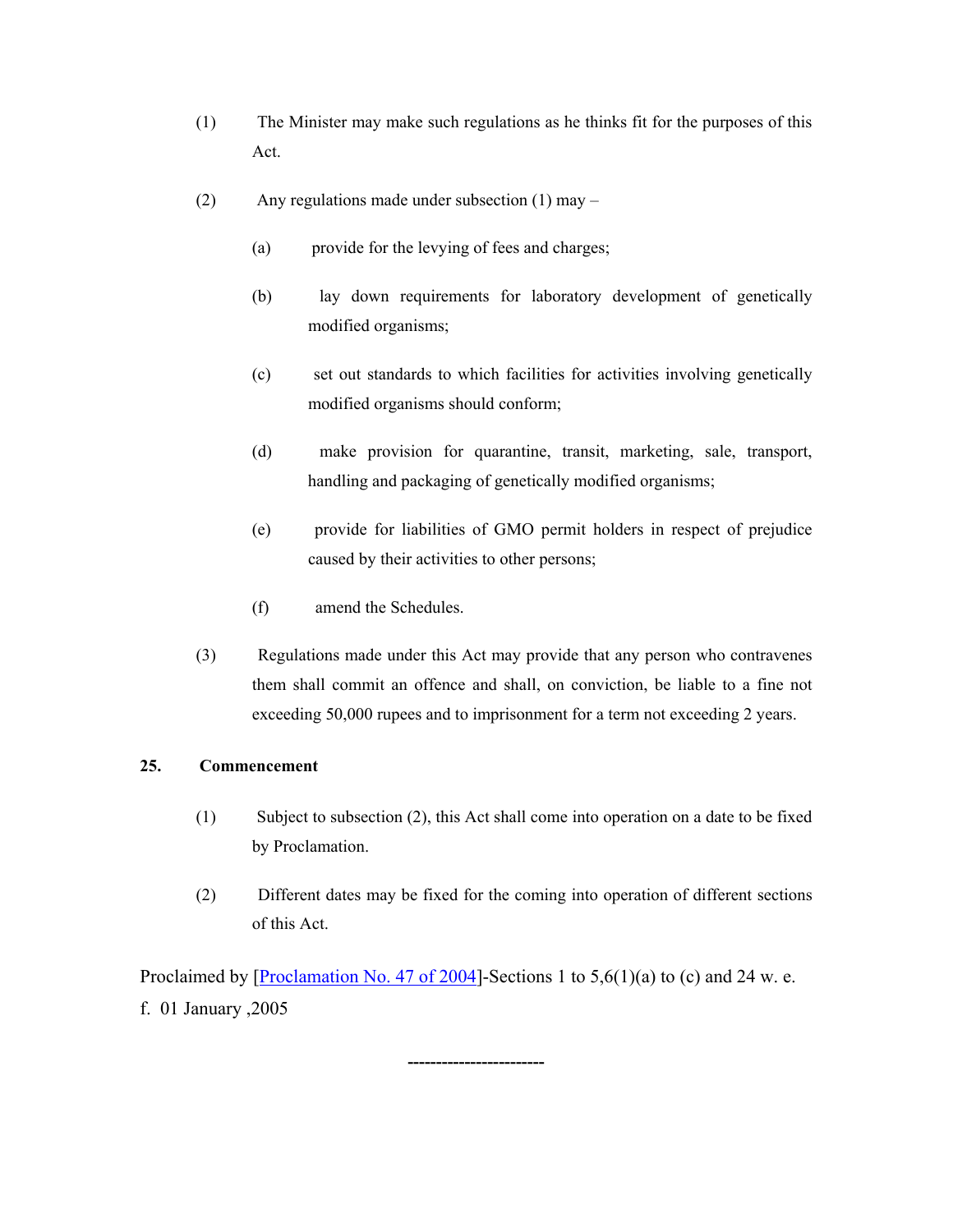## **FIRST SCHEDULE**

# [section 7(2)]

# APPLICATION FOR GMO PERMIT

# PART I - GENERAL INFORMATION

#### **1. INFORMATION ON APPLICANT**

|                                                             | Fax. :                     |  |  |  |
|-------------------------------------------------------------|----------------------------|--|--|--|
|                                                             |                            |  |  |  |
| <b>NATURE OF REQUEST</b> (Please tick as appropriate)<br>2. |                            |  |  |  |
| <b>Permit Request</b>                                       |                            |  |  |  |
| Category A                                                  | Laboratory experimentation |  |  |  |
|                                                             | Greenhouse trial           |  |  |  |
|                                                             | Small field testing        |  |  |  |
|                                                             | Large field trial          |  |  |  |
|                                                             | General release            |  |  |  |
| Category B                                                  | Food and feedstuffs        |  |  |  |
| Category C                                                  | Transit                    |  |  |  |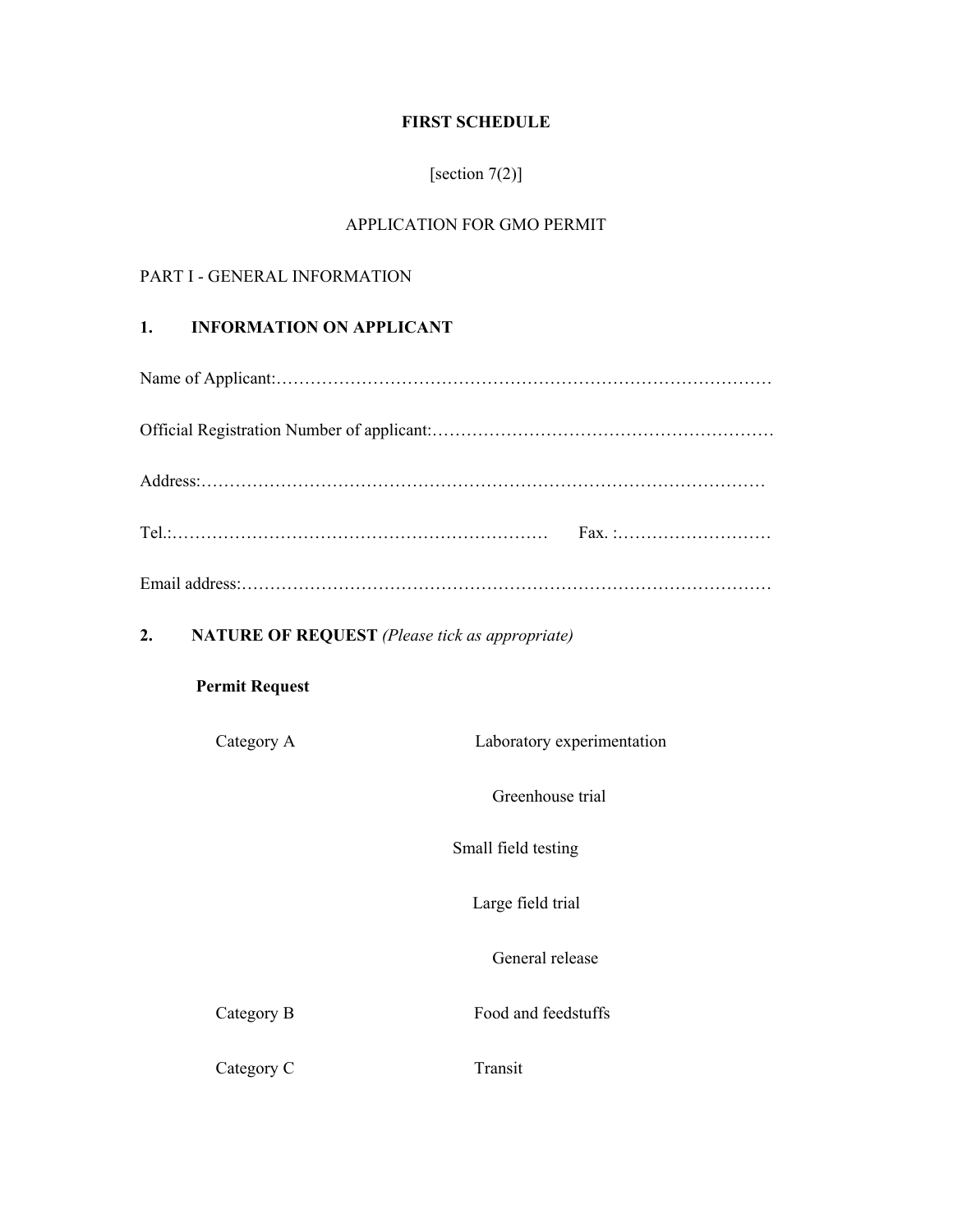| Category D | Importation            |
|------------|------------------------|
| Category E | Exportation            |
| Category F | Large scale production |

NB Applicants of category A should fill in Part A of Second Schedule

Applicants of category B should fill in Part B of Second Schedule

Applicants of categories C. D. E and F should fill in applicable parts of Part A & Part B of Second Schedule.

Have you applied for a similar permit before?

#### Yes

No

Give outcome of decision if Yes?

#### Approved

#### Rejected

Applying for a GMO permit shall not entitle the applicant not to apply for any licence, permit or approval as required under any other enactment.

Give previous permit number: .………………………………………………………………

Has your proposal been given the clearance by your Institutional Biosafety Committee?

……………………………………………………………………………………………………

## **3. NATURE OF GMO**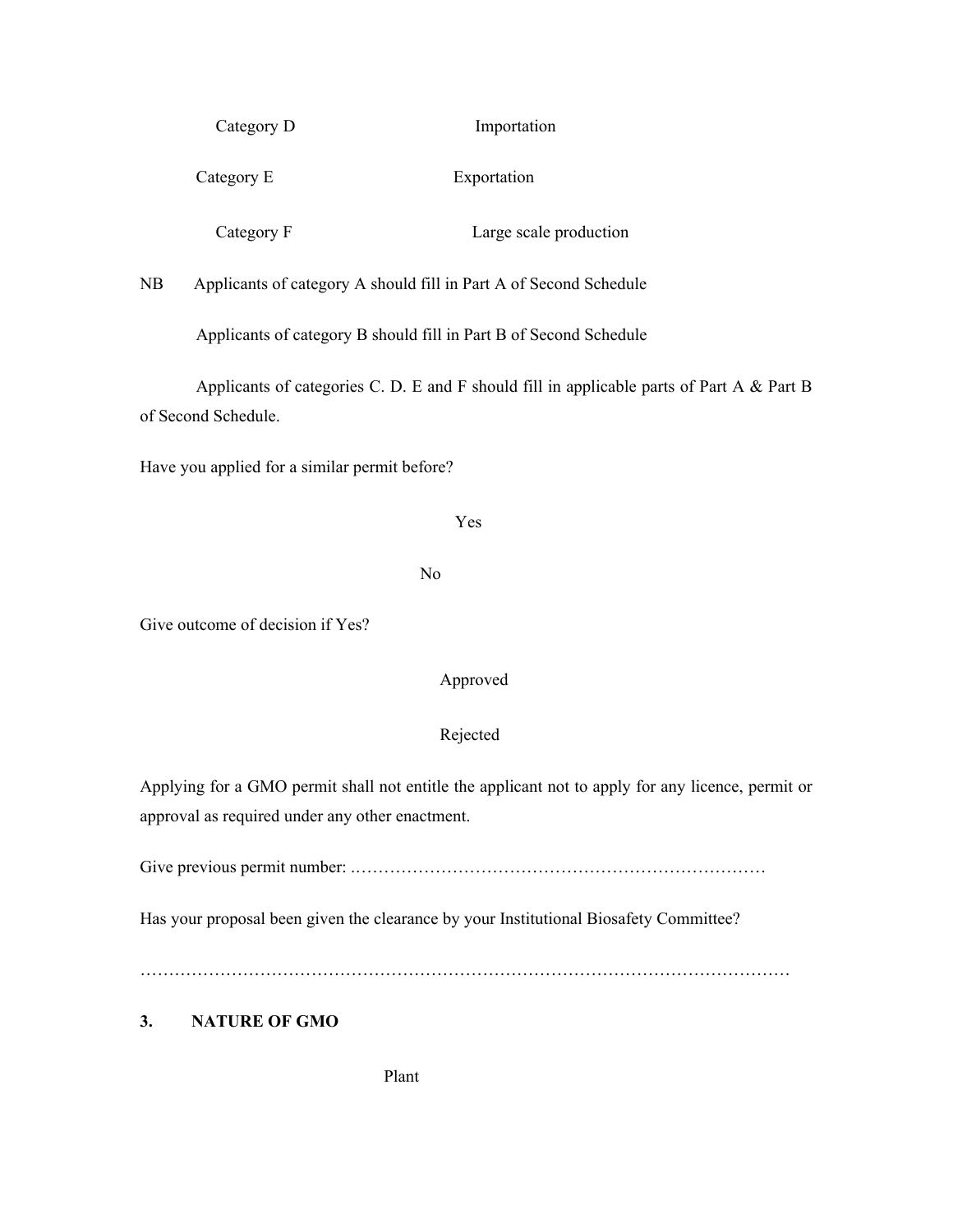Microorganism

Animal

Others, please specify………………………………………

## **4. CONFIDENTIALITY**

Can the decision be publicly released?

Yes

No

#### PART II - SPECIFIC INFORMATION

# **5. INFORMATION ON RESPONSIBLE PARTY/PRINCIPAL INVESTIGATOR OF PROPOSED PROJECT**

Name of Responsible Person /Principal Investigator:

| Name of other persons involved in the project |
|-----------------------------------------------|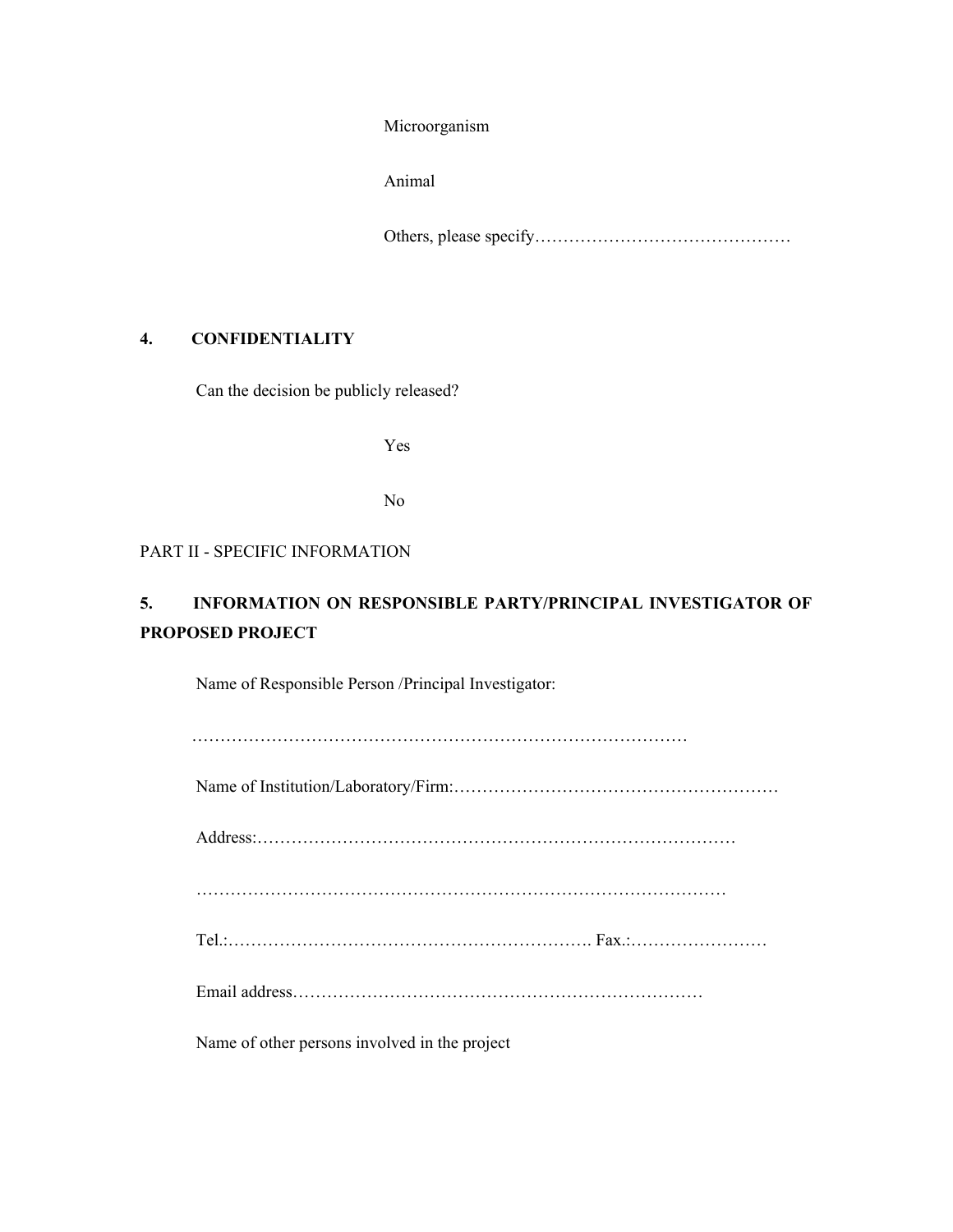|    | Background and experience of persons involved: |
|----|------------------------------------------------|
|    |                                                |
|    |                                                |
| 6. | <b>DESCRIPTION OF PROPOSED DEALING</b>         |
|    |                                                |
|    |                                                |
|    |                                                |
|    |                                                |
| 7. | <b>DURATION OF PROPOSED DEALING</b>            |
|    |                                                |
|    |                                                |
| 8. | PURPOSE AND AIMS OF PROPOSED DEALING           |
|    |                                                |
|    |                                                |
|    |                                                |
|    |                                                |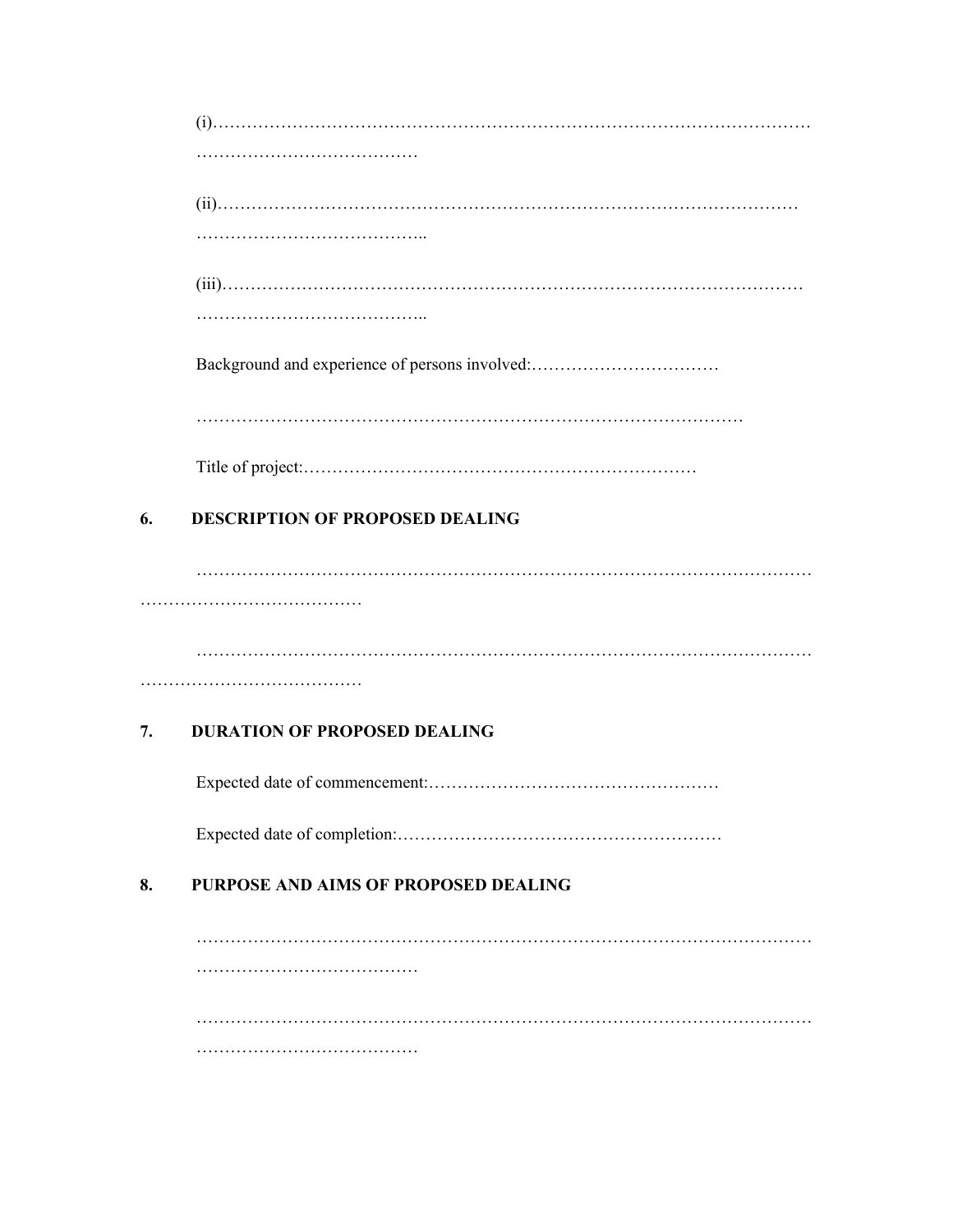……………………………………………………………………………………………………… …………………………

# **9. JUSTIFICATIONS AND BENEFITS OF THE PROPOSED DEALING**

#### **10. SCALE OF PROJECT**

Volume or area to occupy:……………………………………………………..

Will the material be destroyed after the experiment?

Yes

No

If yes, give details of proposed method to eliminate or remove the GMO from the test site upon completion of the experiment:

……………………………………………………………………………………………………… ………………………………………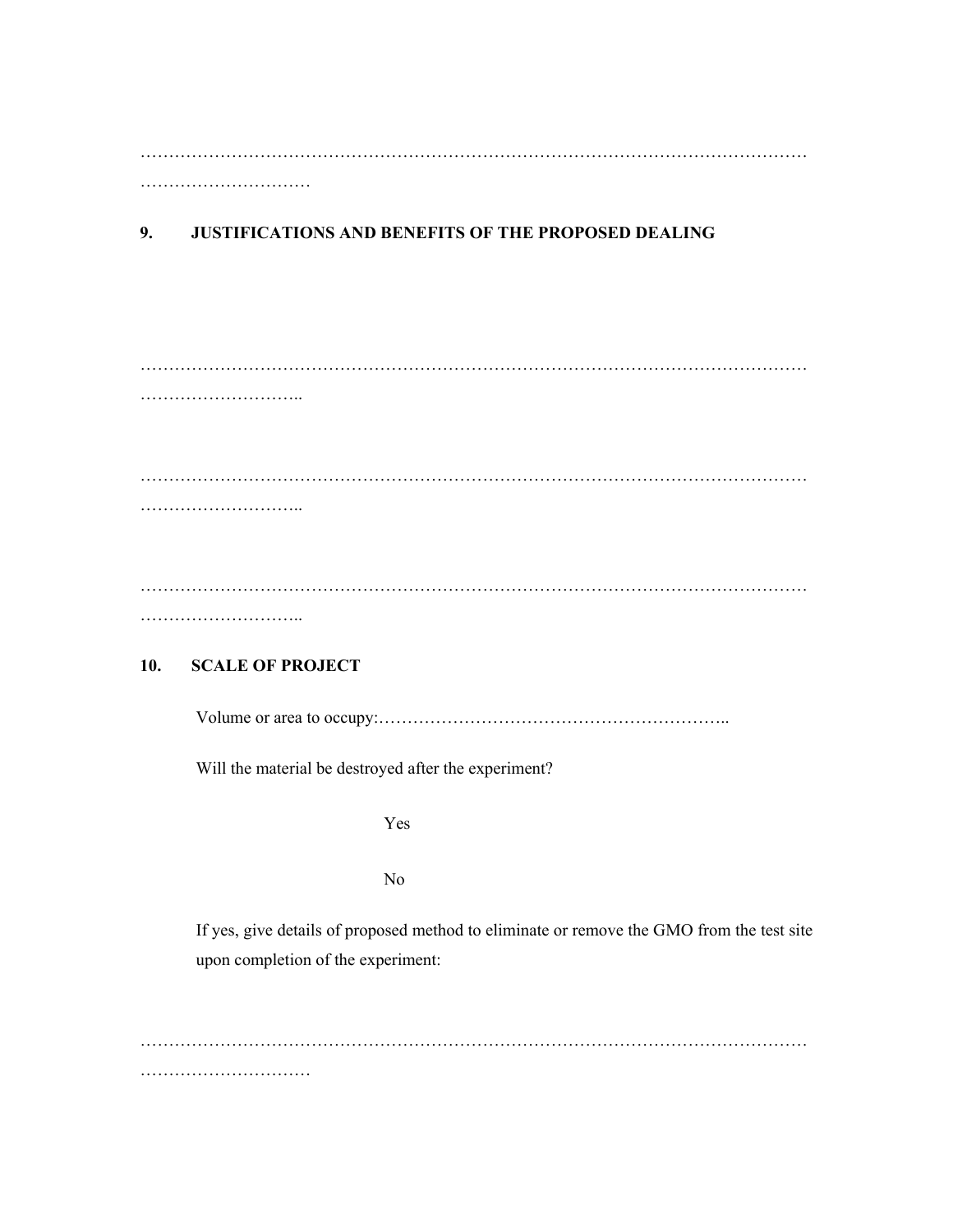If no, give details of future plans:.………………………………………………

# **11. DESCRIPTION OF INFRASTRUCTURE INVOLVED IN EXECUTION OF PROPOSED DEALING**

# **26.**

# **27. Details on laboratory, greenhouse, storage and any other facilities involved**

Location of site (provide map of trial site):………………………………………

Facility type (laboratory, greenhouse, insectary, etc.):.........................

Physical containment level: ………………………………………………

Date of registration of facility:…………………………………………………

Registration number:…………………………………………………………

Date of recent inspection:………………………………………………………

# **12. DESCRIPTION OF PACKING CONDITIONS**

Proposed method of packaging (if applicable):…………………………………

Description of labelling (attach label if available):………………………………

# PART III - INFORMATION ON PROPOSED DEALING

# **13. ORIGIN OF GMO**

Country of origin:……………………………………………..Port of Departure…….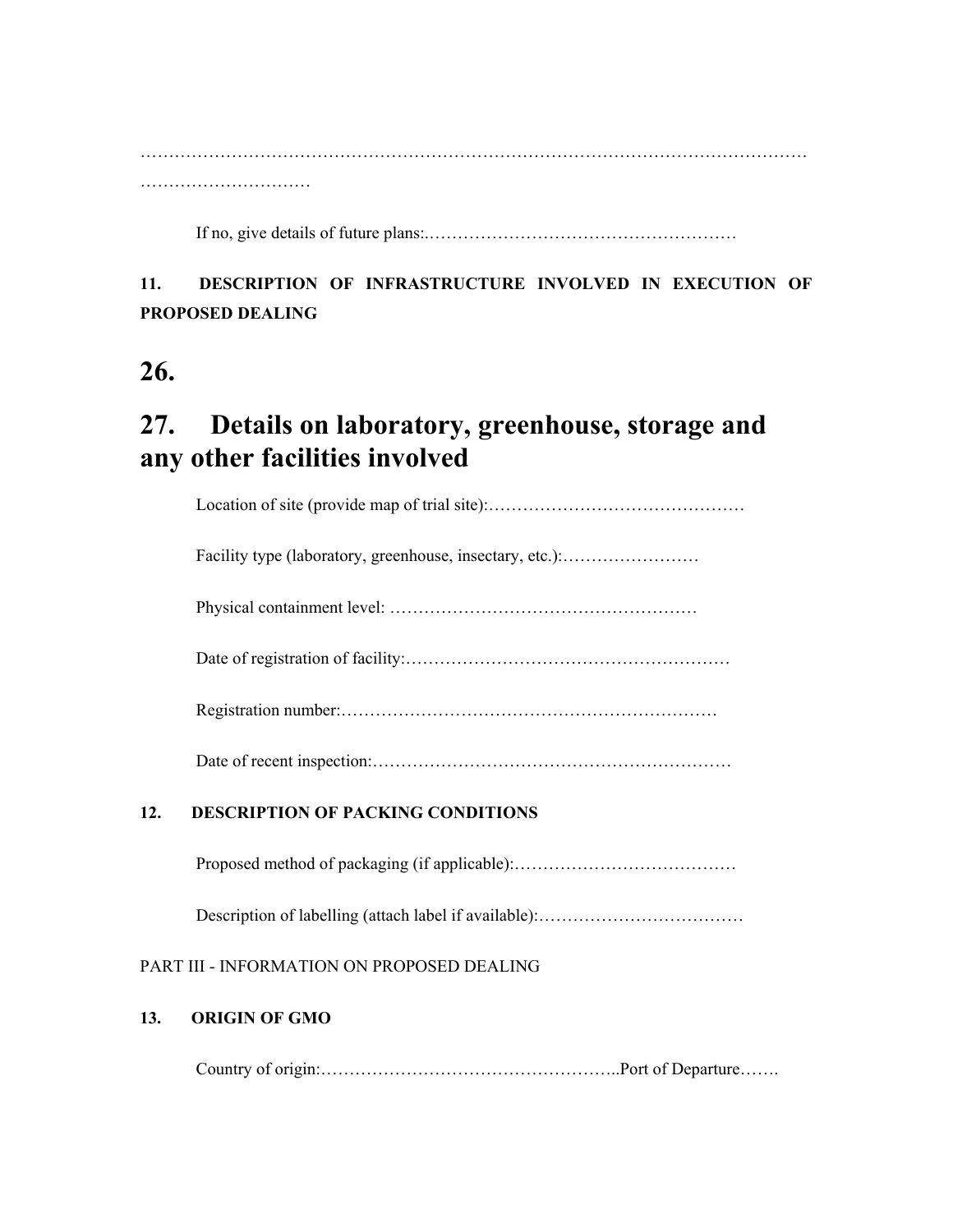| Means of                                  | Air                                                                                  |
|-------------------------------------------|--------------------------------------------------------------------------------------|
| shipment                                  | Sea                                                                                  |
|                                           |                                                                                      |
|                                           |                                                                                      |
| Information on Exporter:                  |                                                                                      |
|                                           |                                                                                      |
|                                           |                                                                                      |
|                                           |                                                                                      |
|                                           |                                                                                      |
|                                           | Please attach evidence to certify that the Exporter is an authorised dealer of GMOs. |
| Information on Importer:                  |                                                                                      |
|                                           |                                                                                      |
|                                           |                                                                                      |
|                                           |                                                                                      |
|                                           |                                                                                      |
|                                           |                                                                                      |
| 14.<br><b>FULL DESCRIPTION OF THE GMO</b> |                                                                                      |
| <b>PLANT</b>                              |                                                                                      |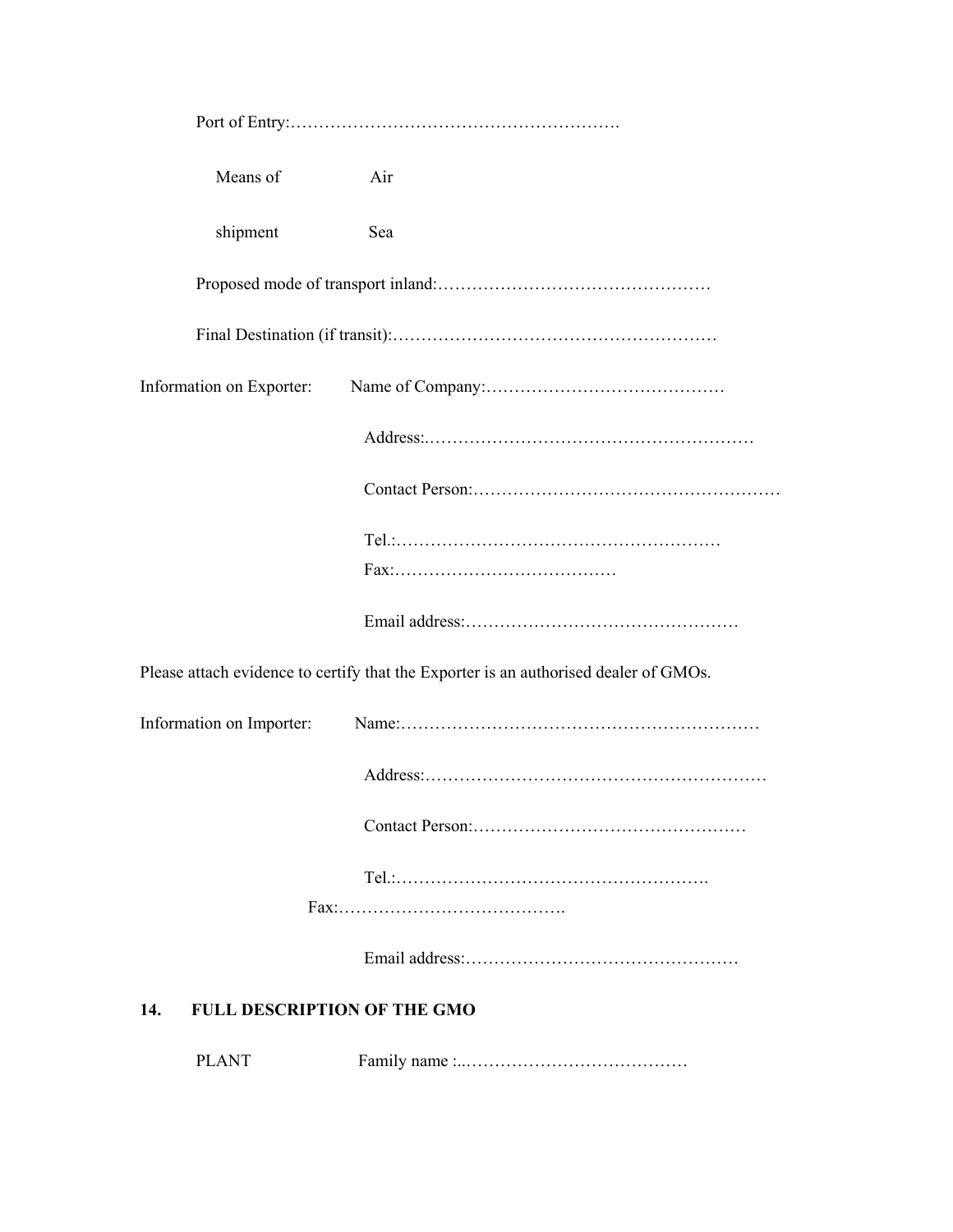|                | Give information on the mode(s) of reproduction of the |
|----------------|--------------------------------------------------------|
| MICROORGANISM: |                                                        |
|                | Bacterium                                              |
|                | Fungus                                                 |
|                | Virus                                                  |
|                | Mycoplasma                                             |
|                |                                                        |
|                |                                                        |
|                |                                                        |
|                |                                                        |
|                |                                                        |
| <b>ANIMAL</b>  |                                                        |
|                |                                                        |
|                |                                                        |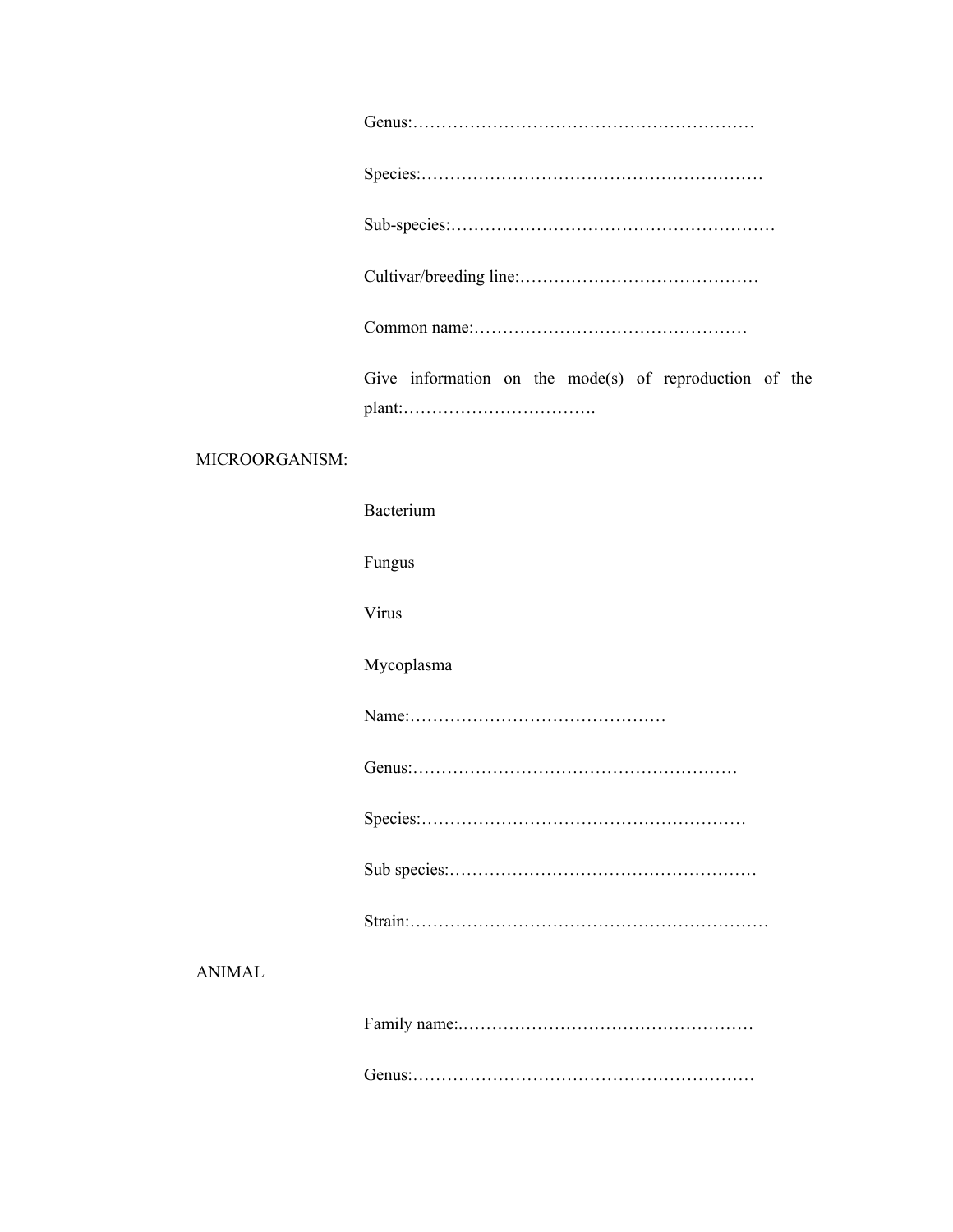| OTHERS (Please specify)<br>15.<br><b>AMOUNT OF GMO</b><br>16.<br><b>DETAILS OF PRODUCT</b> |  |
|--------------------------------------------------------------------------------------------|--|
|                                                                                            |  |
|                                                                                            |  |
|                                                                                            |  |
|                                                                                            |  |
|                                                                                            |  |
|                                                                                            |  |
|                                                                                            |  |
|                                                                                            |  |
|                                                                                            |  |
|                                                                                            |  |
|                                                                                            |  |
| Has the product been tested/commercialized elsewhere?                                      |  |
|                                                                                            |  |
|                                                                                            |  |
|                                                                                            |  |
|                                                                                            |  |
| you verify for the<br>How<br><b>GMO</b><br>do<br>concerned?                                |  |

What potential hazardous or deleterious effects resulting from the trial release of the GMO can be anticipated?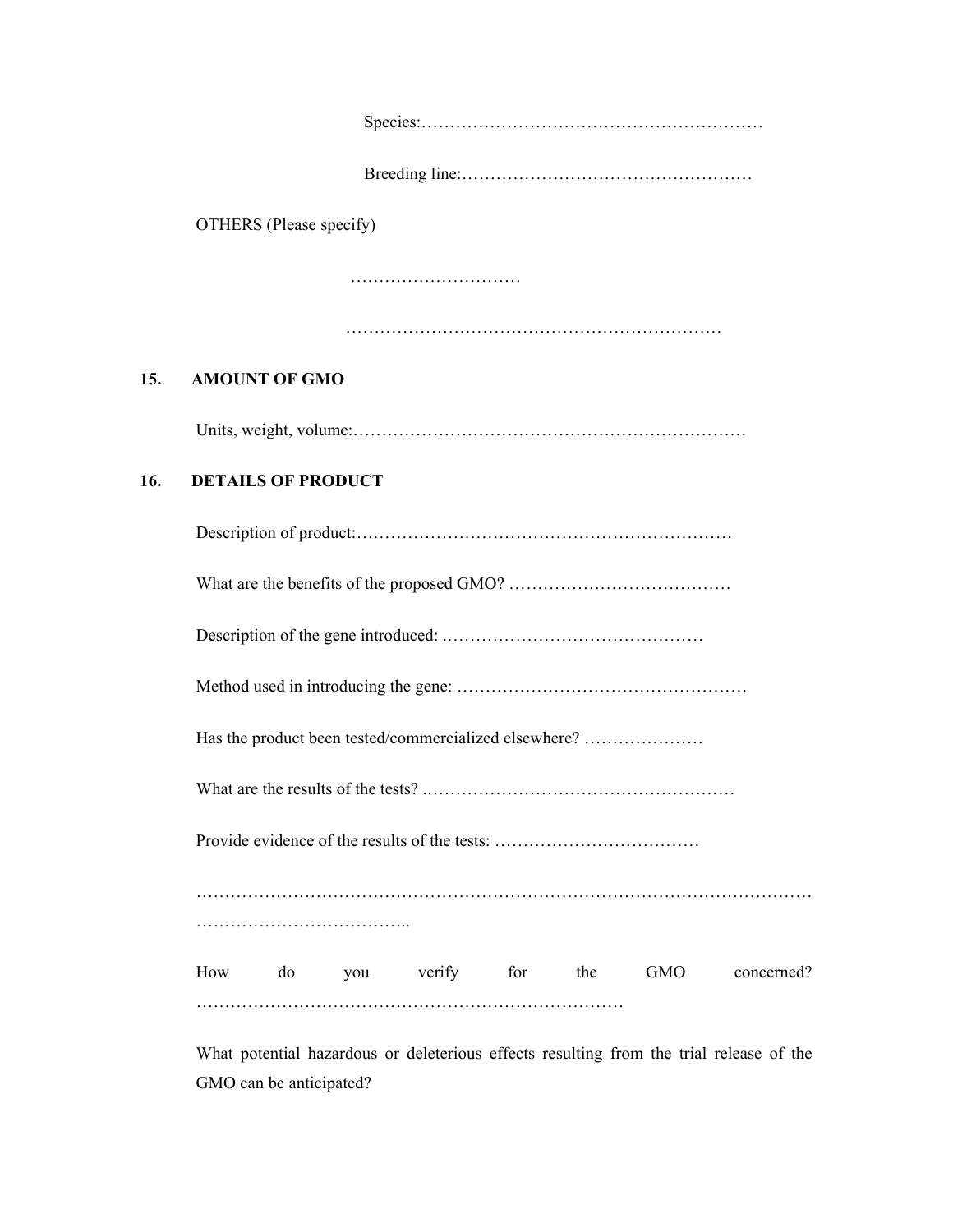…………………………………………………

## **17. RELEVANT PUBLICATIONS ON THE GMO** *(Provide a list)*

………………………………………………………………………………… ……………………………………………………………………………………… …………………………………………………………………………………

# **18. GENERAL INFORMATION ON GMO OR DERIVATIVES TO BE INTRODUCED**

|                   | Parent Organism | Recipient |
|-------------------|-----------------|-----------|
| Scientific name   |                 |           |
| Common name       |                 |           |
| Commercial name   |                 |           |
| Other designation |                 |           |

………………………………………… …………………………………………

Signature of Applicant

Date

For official use only

 $\mathcal{L}_\text{max}$ 

Date received:…………………………………………………………………… Application No:……………………………………………………………………… Approved or Rejected:……………………………………………………………… If rejected, give reasons why ………………………………………………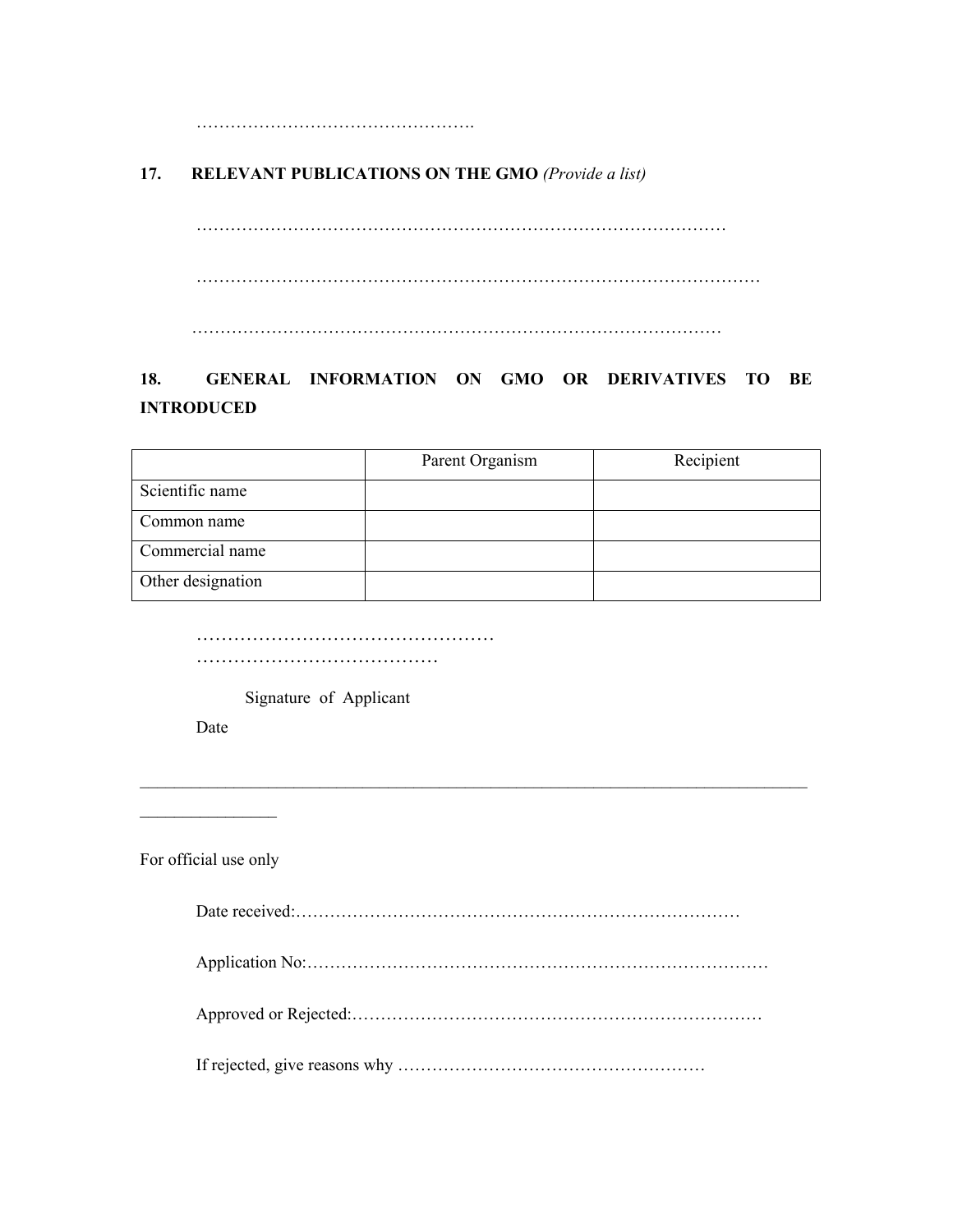……………………………………………………………………………………………………… ………………*…………*

…………………………………………………

…………………………………

*Chairman, National Biosafety Committee Date*  $\overline{$ 

**SECOND SCHEDULE** 

[section 7(3)]

## 1. PART A

# INFORMATION ON RISK ASSESSMENT OF GENETICALLY MODIFIED ORGANISMS FOR CONTAINED, CONFINED AND GENERAL RELEASE

# **1. IDENTITY OF GMO**

……………………………………………………………………………………………… …………………………………

# **2. BENEFITS**

Describe the benefits to be gained through the GMO, e.g, agronomic gains, improvement of nutritional quality or pest resistance, etc:

……………………………………………………………………………………………… ………………………………… ……………………………………………………………………………………………… ………………………………… ……………………………………………………………………………………………… …………………………………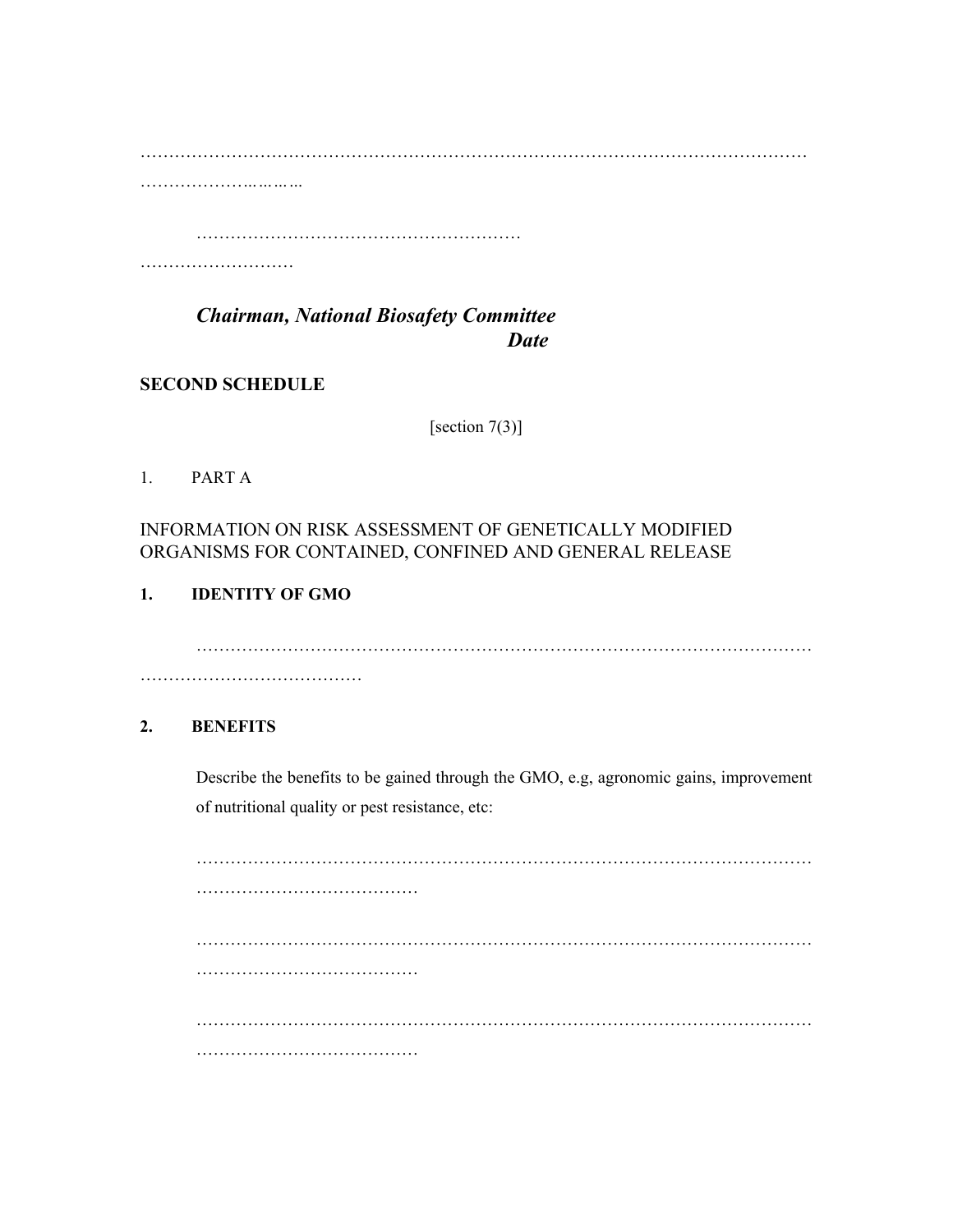……………………………………………………………………………………………… ……………………………………………

# **3. NATURE OF ORGANISM AND NOVEL GENETIC MATERIAL**

3.1 Identity of organism:……………………………………………………………

Scientific name of parent organism:……………………………………………

Common name of parent organism:……………………………………………

Modified trait:……………………………………………………………………

- 3.2 Is it known whether the unmodified form(s) have any adverse effect on:
	- i. Humans, animals or plants?

…………………………………………………………………………

ii. Agricultural production?

………………………………………………………………………………

iii. Any other aspect of the environment?

……………………………………………………………………………

3.3 Give a description of the genetic and resultant phenotypic modification of the GMO. Provide information on (i) the source of inserted DNA, (ii) the outline of the DNA construct, (iii) the nature and source of the vector and procedure used to introduce the gene and (iv) the extent to which it has been characterised:

……………………………………………………………………………………………… …………………………………………… ……………………………………………………………………………………………… …………………………………………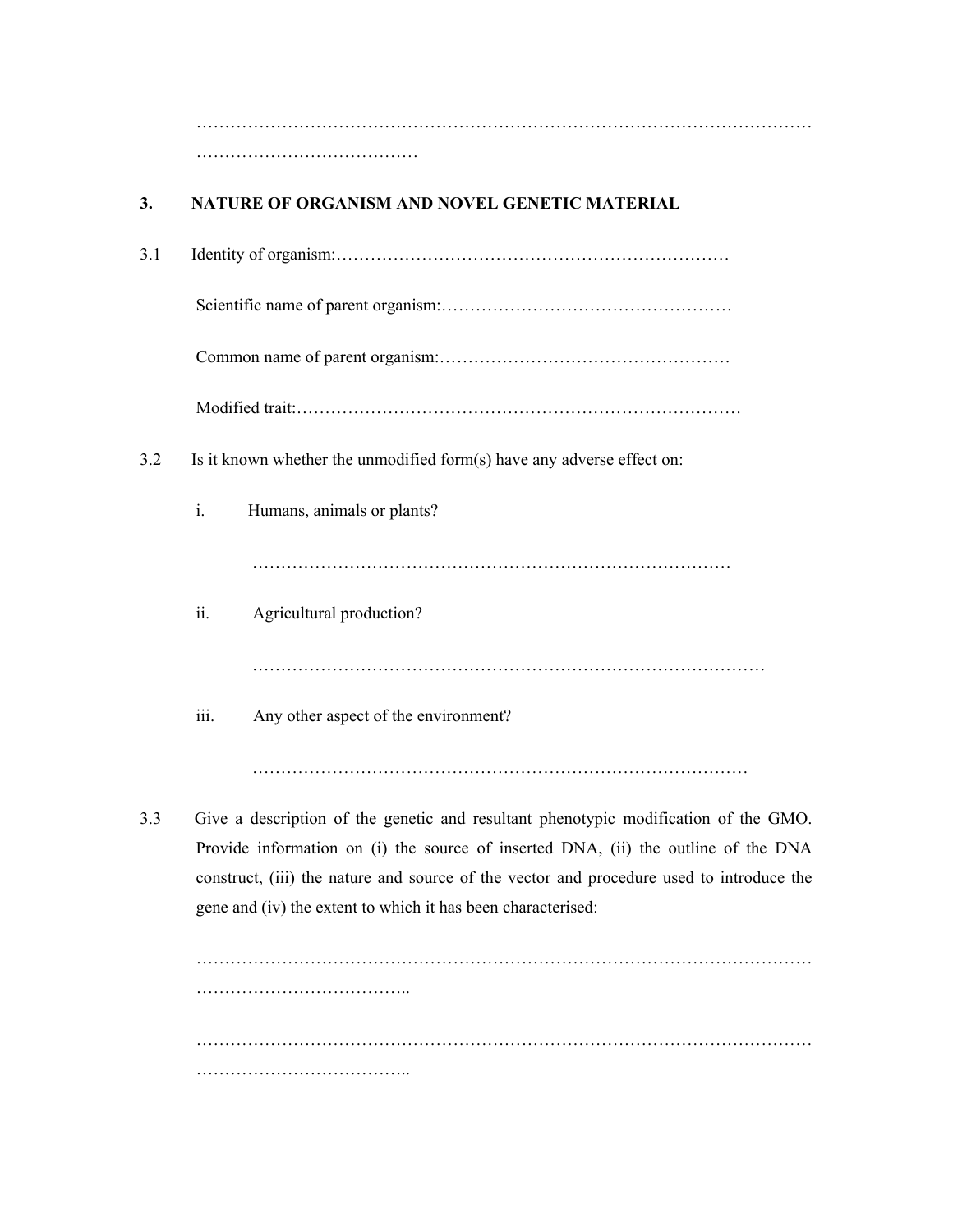$3.4$ Is the gene inserted a pathogenic determinant capable of causing disease in human beings, animals or plants?

 $3.5$ Is the gene introduced stable? 3.6 What is the frequency of reversion, that is, loss of genetic modification?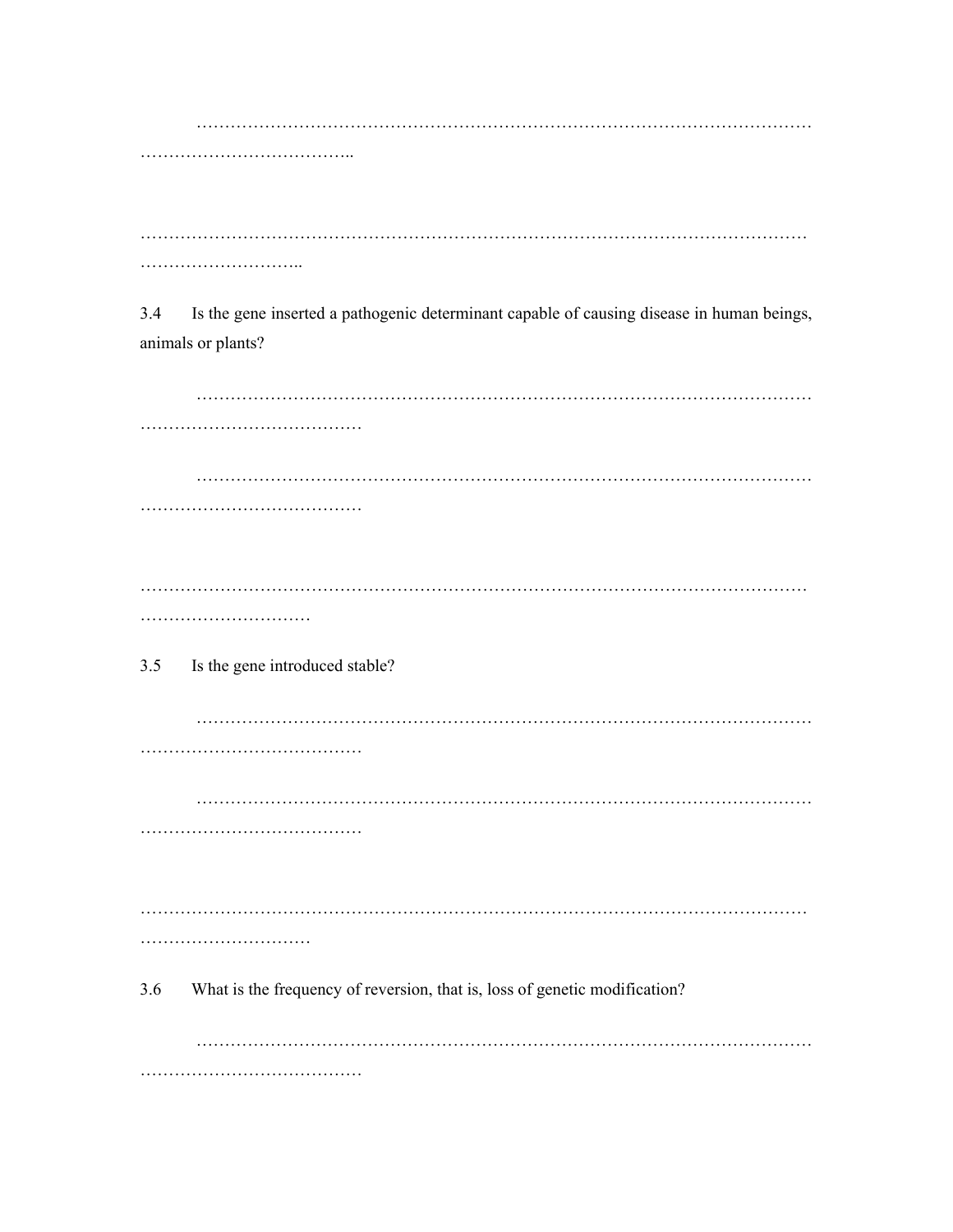……………………………………………………………………………………………………… ……………………………………

3.7 How do you verify for the presence of the gene?

……………………………………………………………………………………………… …………………………………

……………………………………………………………………………………………………… ……………………………

3.8 Have similar tests/releases of similar GMOs been made before, either within or outside this country?

……………………………………………………………………………………………… ……………………………………………………………………………………………… …………………………………………………………………..

3.9 What data are available to suggest that the introduced genetic trait has no deleterious effect in the long term upon the species into which it has been introduced or allied species or any other organisms or the environment in general?

……………………………………………………………………………………………………… ……………………………………

3.10 Does the GMO differ from the parental or recipient organism (e.g mode of reproduction, dissemination, survivability)?

……………………………………………………………………………………………… …………………………………

……………………………………………………………………………………………………… ……………………………………………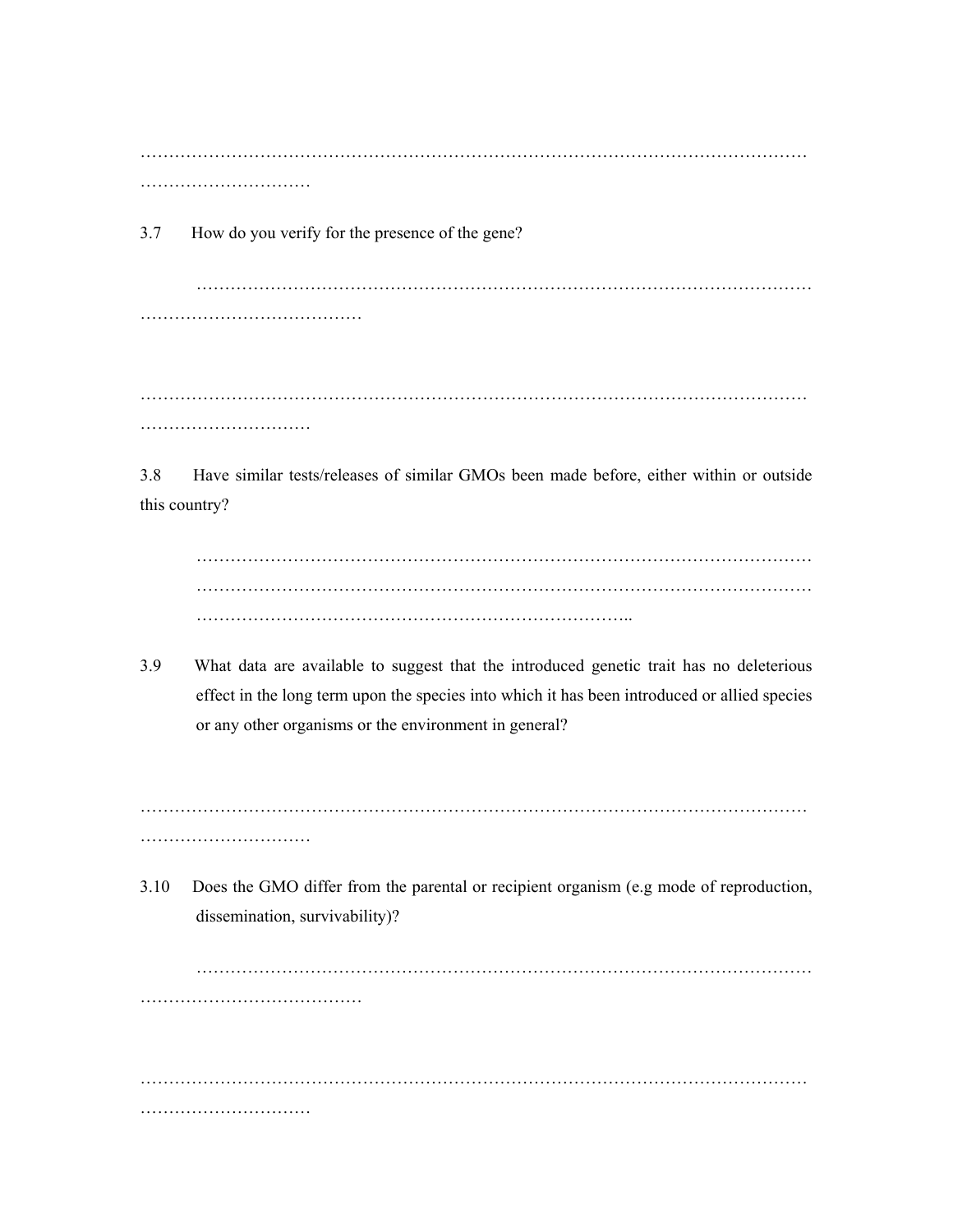If so, please give details: ……………………………………………………………………………………………… …………………………………………… ……………………………………………………………………………………………………… ……………………………………… 3.11 What experimental results/information are available to show the probable consequences (positive or negative) of the release of the GMO? ……………………………………………………………………………………………… .. ……………………………………………………………………………………………… ………………………………… 3.12 Does the GMO have any impact on i. Human, animal, plant health? ……………………………………………………………………………………………………… ……………… ii. Agricultural production? ……………………………………………………………………………………………………… ………………… iii. Target and non-target organisms? ……………………………………………………………………………………………………… ………………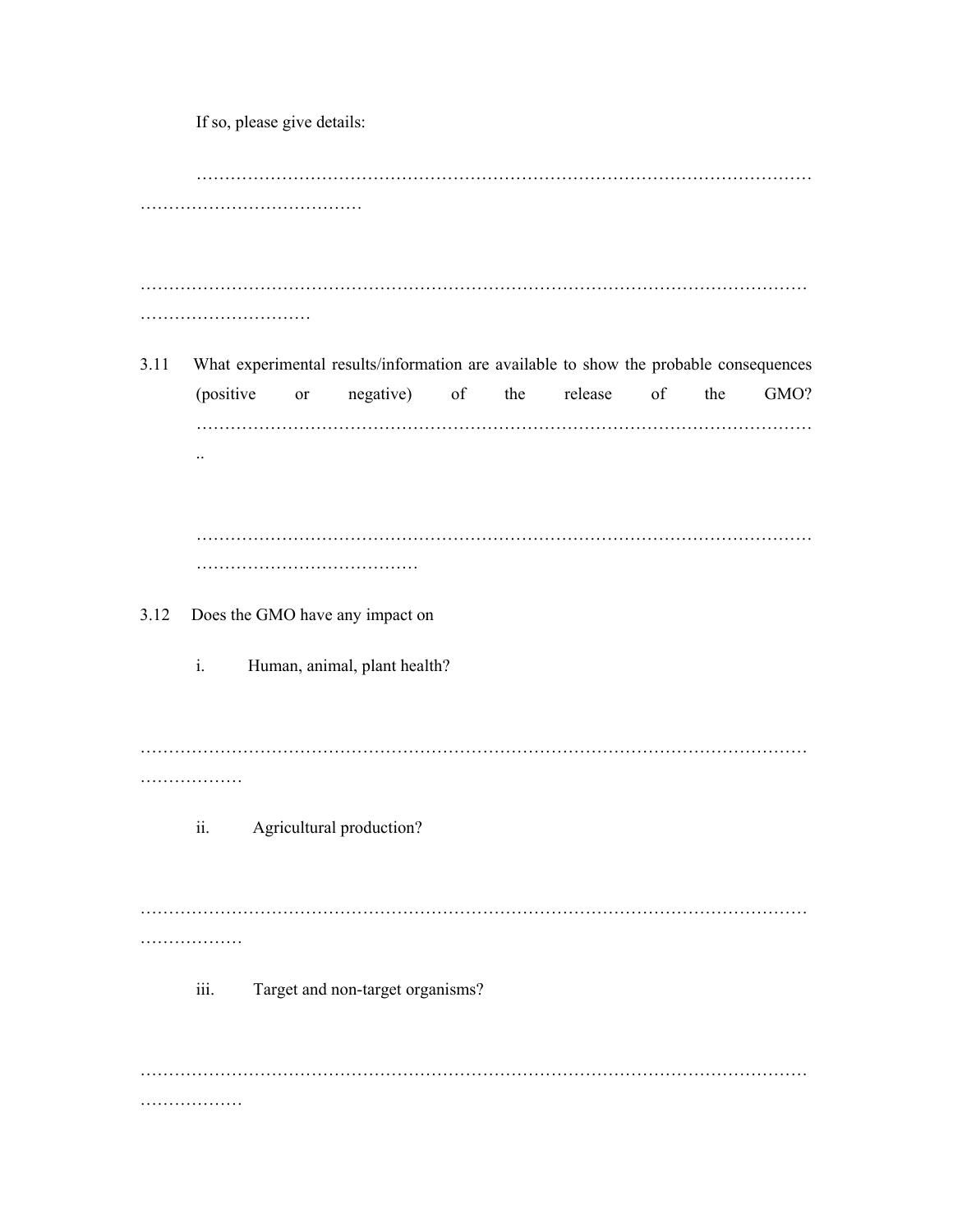iv. The general ecology, biodiversity?

……………………………………………………………………………………………………… ………………… 3.13 Has a trial release been carried out in the country of origin of the GMO? ……………………………………………………………………………………………… ………………………………. 3.14 Can the genetic trait be transmitted by means other than by normal reproduction? ……………………………… ……………………………………………………………………………………………… ………………………………. ……………………………………………………………………………………………………… ………………………. 3.15 Has the introduced gene been shown to be toxic to animals and humans? ……………………………………………………………………………………………… ………………………………. ……………………………………………………………………………………………… ………………………………. ……………………………………………………………………………………………………… …………………………………

3.16 Is there a risk of harm to the environment associated with the dispersal of the organism or the gene concerned?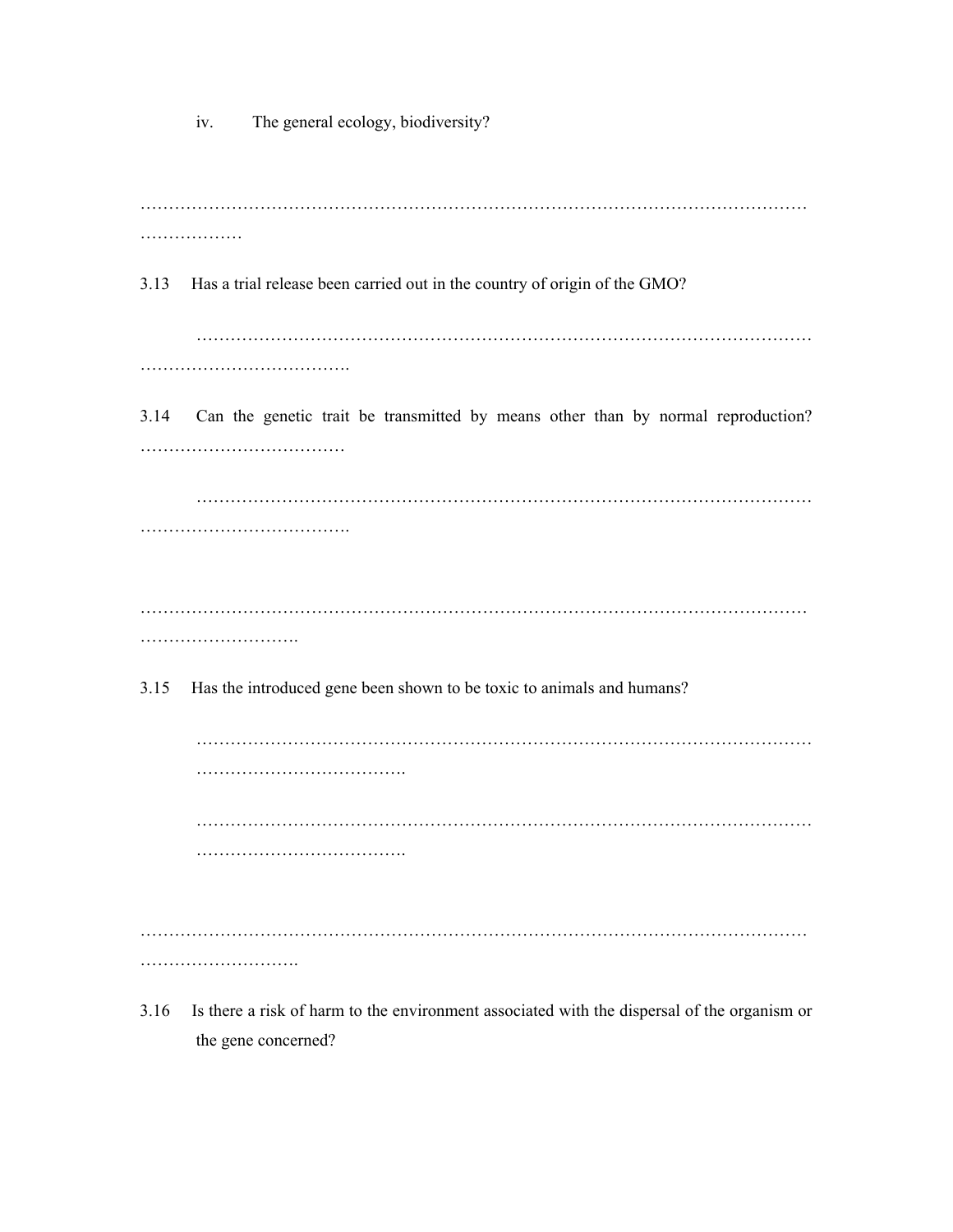| 3.17 | List details of action proposed to be taken in case of an accidental release of the GMO<br>from containment/confinement: |
|------|--------------------------------------------------------------------------------------------------------------------------|
|      |                                                                                                                          |
|      |                                                                                                                          |
|      |                                                                                                                          |
|      |                                                                                                                          |
|      |                                                                                                                          |
|      |                                                                                                                          |
|      |                                                                                                                          |
|      |                                                                                                                          |
|      |                                                                                                                          |
|      |                                                                                                                          |
|      |                                                                                                                          |
| 4.   | <b>DETAILS OF FIELD TRIALS AND GENERAL RELEASE</b>                                                                       |
| 41   | Give the location size of field trial(s) or release site(s) (provide man of site) as well as                             |

4.1 Give the location, size of field trial(s) or release site(s) (provide map of site) as well as isolation distances from other trials:

……………………………………………………………………………………………… …………………………………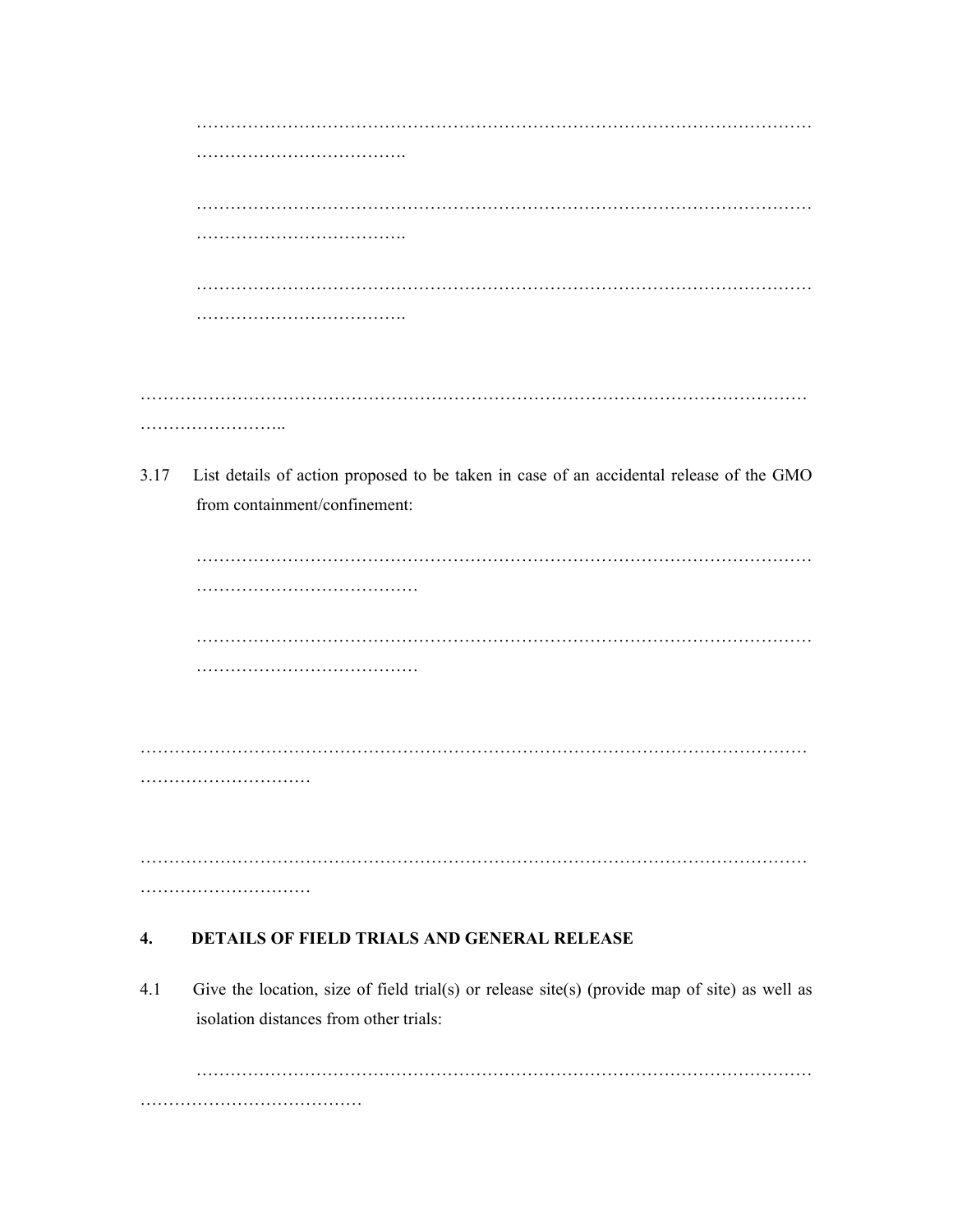……………………………………………………………………………………………………… ……………………………………

4.2 Describe the ecosystem including slope, climate, flora and fauna, presence of endangered species, including information on natural predators and parasites surrounding the field trial or release site:

……………………………………………………………………………………………… …………………………………

4.3 List any sexually compatible wild relatives or cultivated plant species present around the trial or release site:

……………………………………………………………………………………………… ………………………………… ……………………………………………………………………………………………… …………………………………

4.4 Describe the barriers planned in order to segregate the experiment/trial release from the surrounding environment:

……………………………………………………………………………………………… …………………………………

……………………………………………………………………………………………………… …………………………

4.5 How will the supervision and monitoring be carried out during and after the trial release?

……………………………………………………………………………………………… …………………………………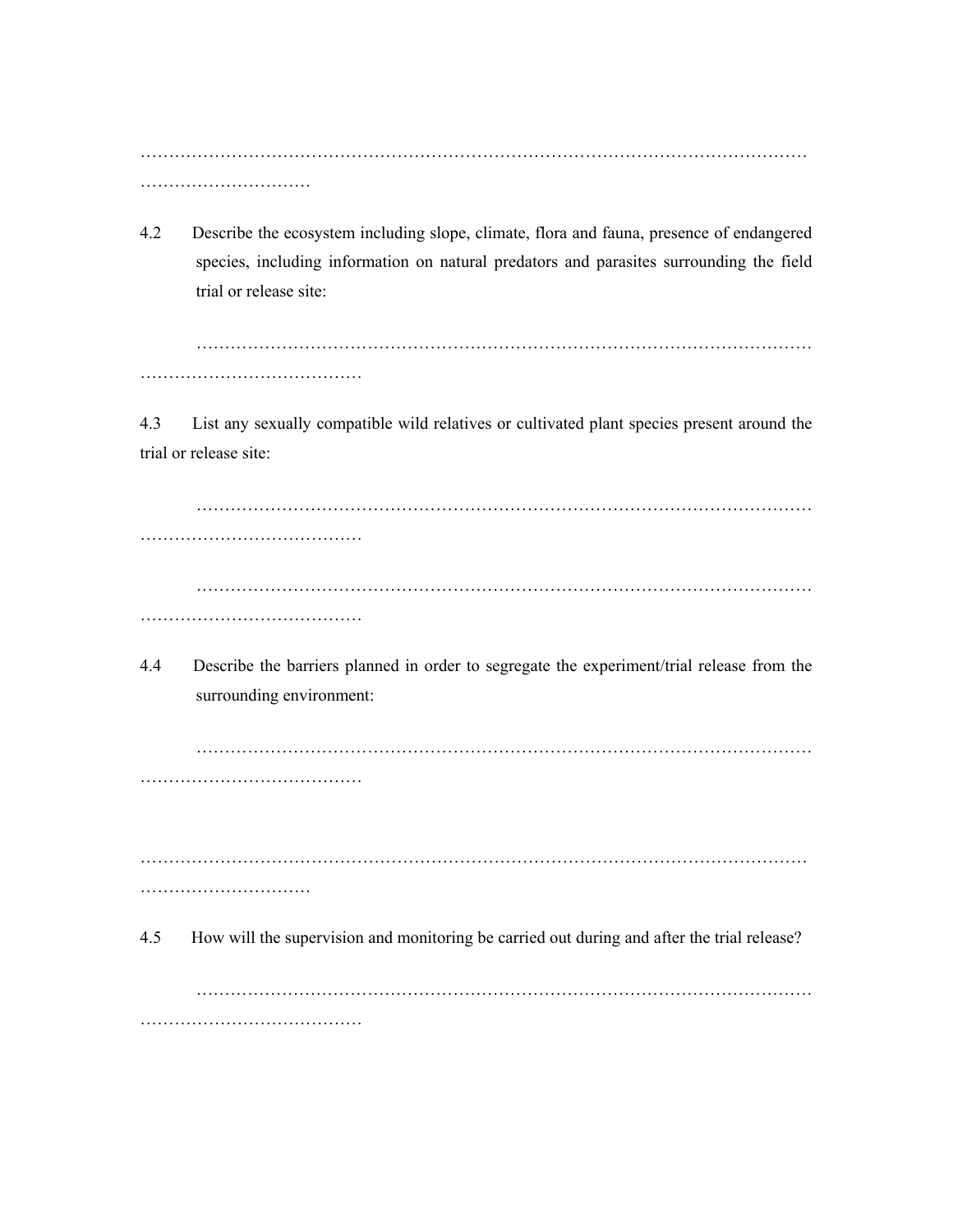……………………………………………………………………………………………………… …………………………

4.6 Provide details of how the plant materials including wastes will be eliminated after the trial (herbicidal treatment, incineration, etc):

……………………………………………………………………………………………………… ………………………… ……………………………………………………………………………………………………… ………………………… ……………………………………………………………………………………………………… …………………………

4.7 Provide contingency plans to deal with unforeseen circumstances such as cyclone, flood etc. during the course of the trial:

| 4.8 |  | Give the duration of the trial or |  |  | release: |
|-----|--|-----------------------------------|--|--|----------|
|     |  |                                   |  |  |          |
|     |  |                                   |  |  |          |
|     |  |                                   |  |  |          |
|     |  |                                   |  |  |          |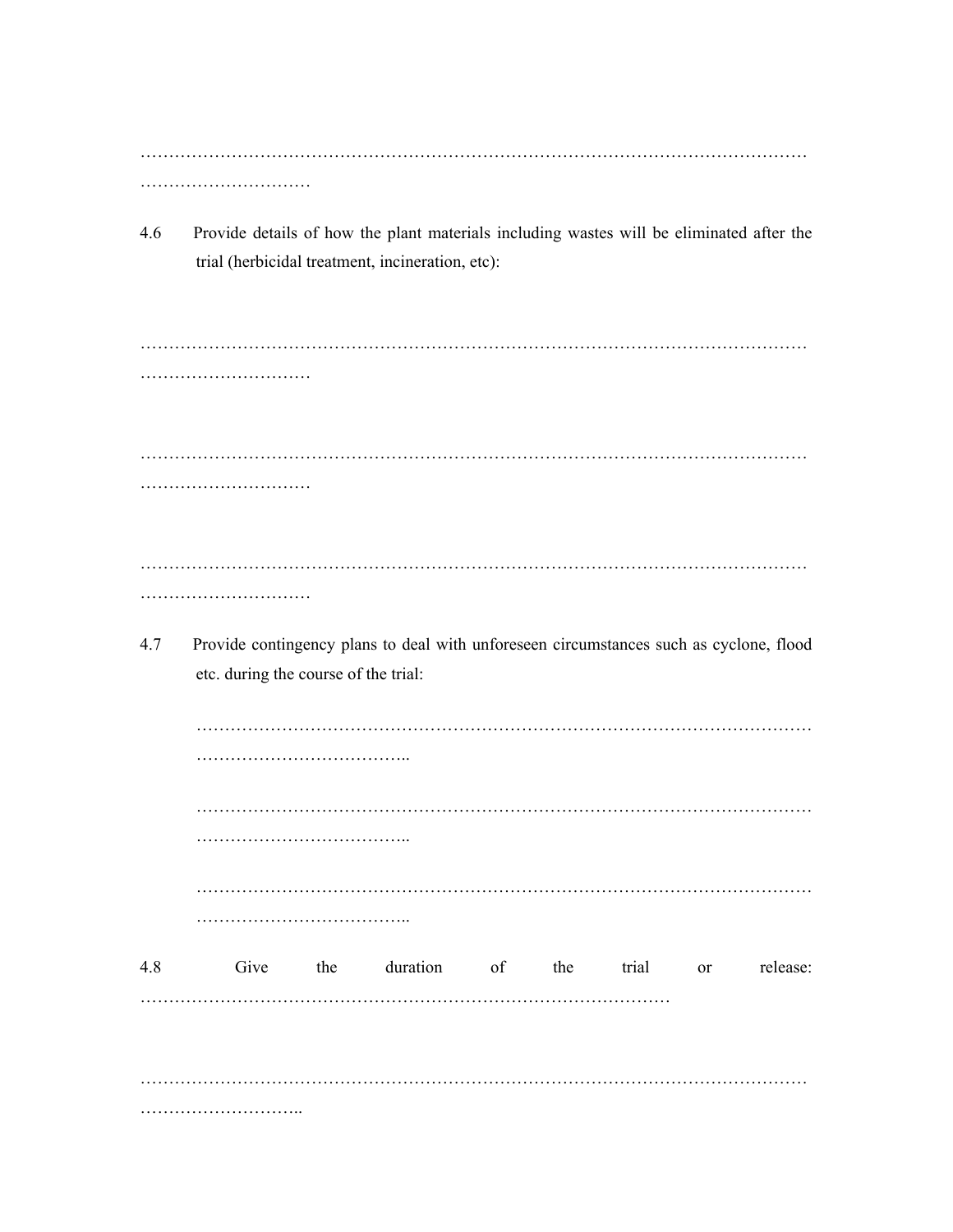#### **5. ADDITIONAL INFORMATION FOR GENTICALLY MODIFIED PLANT**

*You must also fill in this part if you are proposing to deal with a GMO that is a plant.* 

#### **5.1 Information about the use of the parent plant**

State whether the parent plant has an extended history of cultivation and safe use:

……………………………………………………………………………………………… …………………………………

……………………………………………………………………………………………… …………………………………

#### **5.2 Information about any unintended pleiotropic effects**

Give details of any undesirable effects on the parent plant that- may result from expression of the transgene, or an associated insertion-related mutation, in the GMO (for example, reduced fertility, increased disease prevalence, production loss, grain shredding), including the likelihood of any such events:

………………………………… ……………………………………………………………………………………………… ………………………………… ……………………………………………………………………………………………… ………………………………… ……………………………………………………………………………………………… …………………………………

#### **5.3 Information about pollen and cross-pollination**

5.3.1 Describe the mechanism of pollen spread (by insect vectors or by any other means) in the plant population: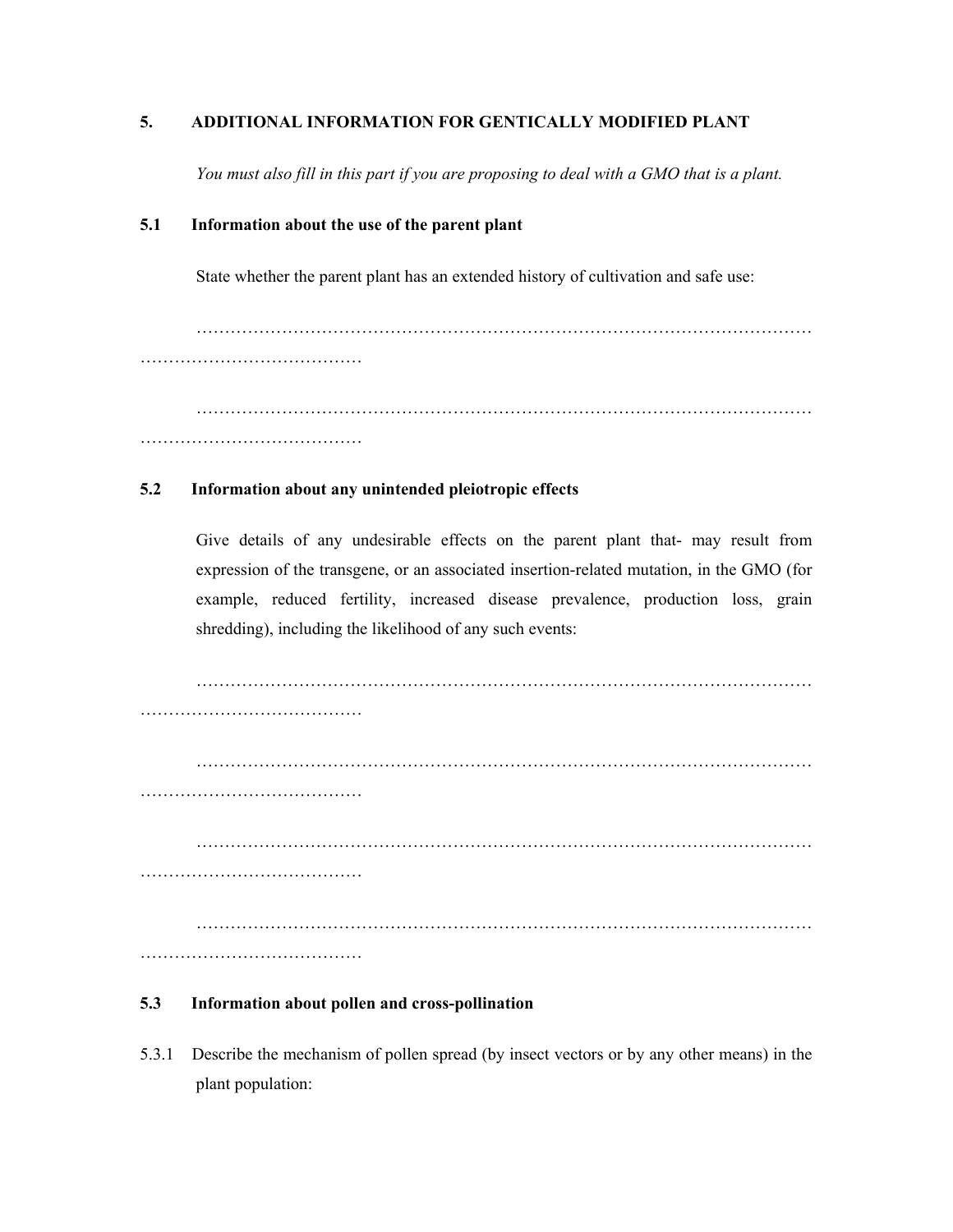……………………………………………………………………………………………… ………………………………… ……………………………………………………………………………………………… ………………………………… ……………………………………………………………………………………………… …………………………………

5.3.2 Give details of pollen viability for the parent plant and the GMO:

……………………………………………………………………………………………………… ………………………………………… ……………………………………………………………………………………………………… ………………………………

5.3.3 Provide details of any potential pollinators for the parent plant and the GMO, and their range and distribution in Mauritius:

……………………………………………………………………………………………………… …………………………

……………………………………………………………………………………………………… …………………………

……………………………………………………………………………………………………… …………………………

5.3.4 Are quantitative data available on successful cross-pollination between the parent plant, the GMO and its wild relatives?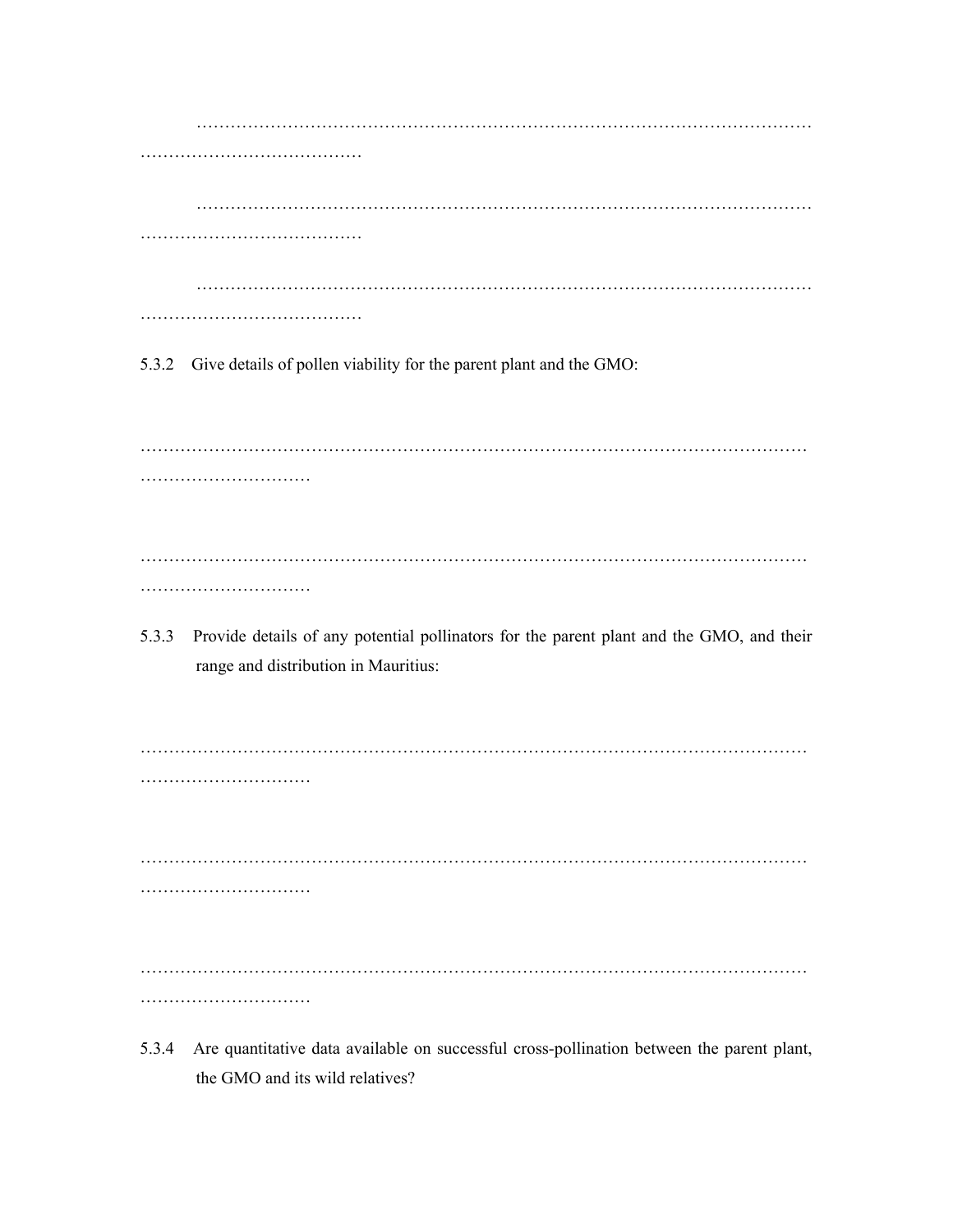……………………………………………………………………………………………………… ……………………………………

5.3.5 List only sexually compatible plants near the site of the proposed release and provide details of the quantity and the chances for cross-pollination with the GMO:

……………………………………………………………………………………………… ………………………………………… ……………………………………………………………………………………………… …………………………………………

5.3.6 If cross-pollination with the GMO were to occur, provide details of the likely resulting plants and an assessment of whether they would survive and compete well with unaffected plants:…………………………………………….

……………………………………………………………………………………………… ………………………………… ……………………………………………………………………………………………… …………………………………

## **5.4 Information about weeds**

5.4.1 List members of the family of unmodified parent plants that are known to be weeds in any environment:

……………………………………………………………………………………………………… ……………………… ……………………………………………………………………………………………………… ……………………………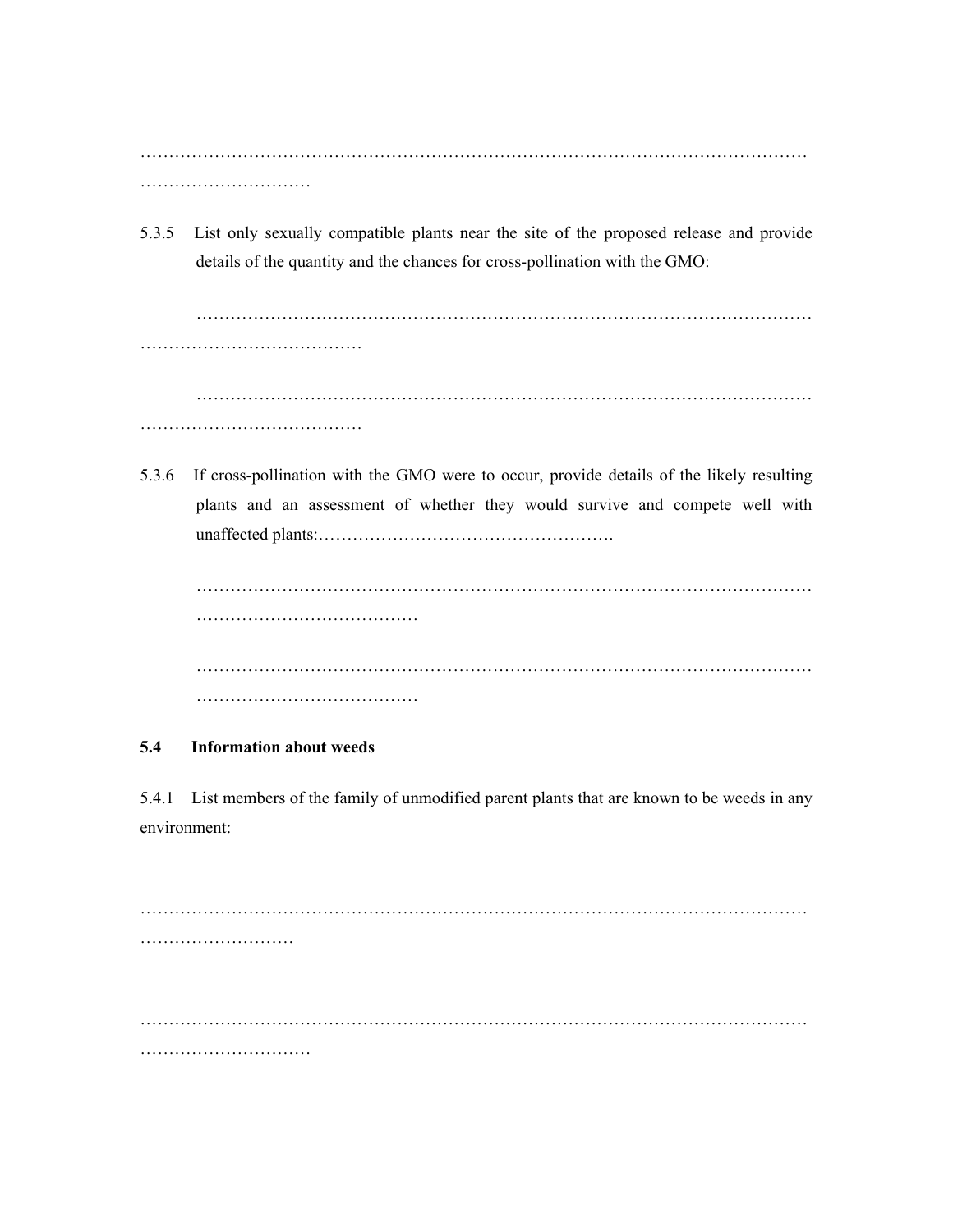5.4.2 Give details of cross-pollination between the species to which the GMO belongs and relatives known to be weeds, including a copy of any peer-reviewed reports that support the information:

……………………………………………………………………………………………… ………………………………… ……………………………………………………………………………………………… …………………………………

# **5.5 Information about the possible result of the imparted characteristics being integrated into other species**

- 5.5.1 State whether the novel characteristics of the GMO could be integrated into other species and if so, provide details of its potential to affect:
	- 1. the distribution and abundance of populations of the affected species; and
	- 2. factors that normally control populations of the affected species in the environment (for example, pathogens, herbivory and physiological stress)

…………………………………………………………………………………… ………………………………… …………………………………………………………………………………… ……………………………………………… …………………………………………………………………………………… ………………………………… …………………………………………………………………………………… …………………………………

5.5.2 List any other possible adverse consequences:

……………………………………………………………………………………………… ………………………………………………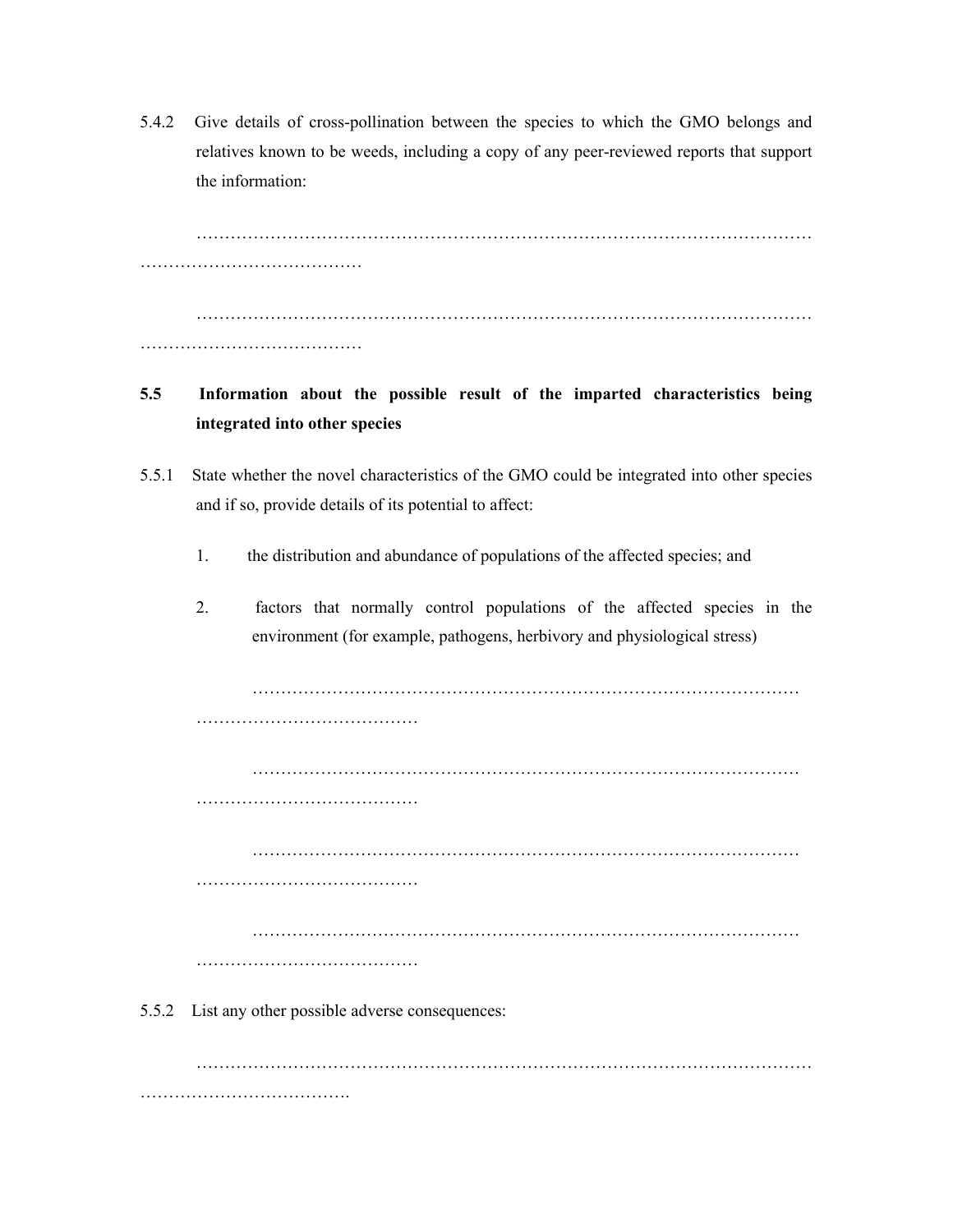……………………………………………………………………………………………… …………………………………………

5.5.3 Give details of proposed measures to minimise the risk (for example, by imparting male sterility or other means of reproductive isolation):

……………………………………………………………………………………………… ……………………………….

………………………………………………………………………………………………

……………………………….

# **PART B**

INFORMATION ON RISK ASSESSMENT OF FOOD AND FEEDSTUFFS DERIVED FROM GENETICALLY MODIFIED ORGANISMS

# **1. DESCRIPTION OF THE GMO**

1.1 Name of GMO from which the Food and Feedstuffs is derived:

………………………………………………………………………………………………………

…………………………

1.2 Give a description of the genetic and resultant phenotypic modification of the GMO:

………………………………………………………………………………………………

……………………………………………

………………………………………………………………………………………………………

…………………………

1.3 Describe (i) the source of the inserted DNA, (ii) the outline of the DNA construct, (iii) the vector and procedure used to introduce the gene and (iv) the extent to which it has been characterised: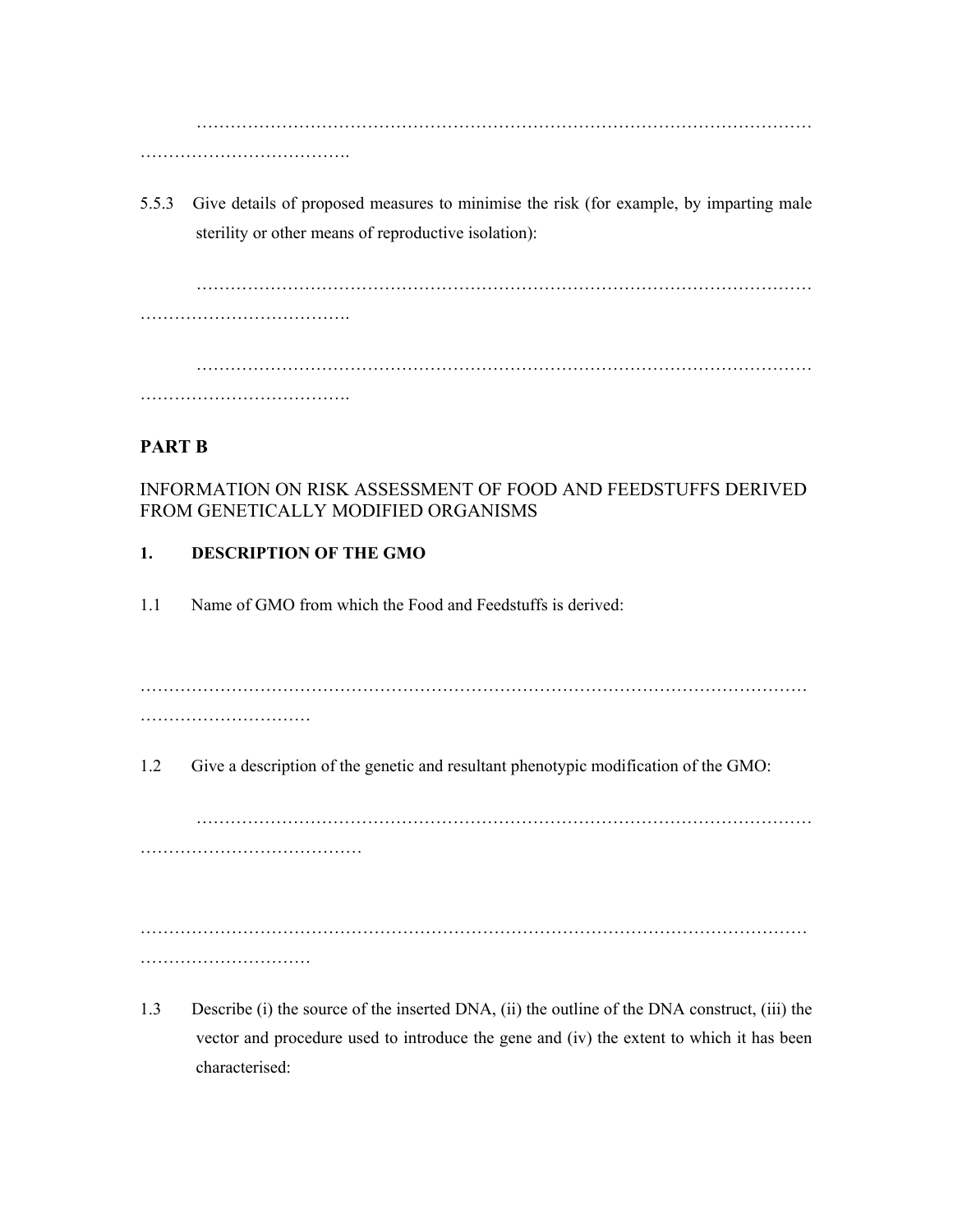| 1.4 | Which of the following characteristics have been introduced in the GMO? |                                 |  |  |  |  |
|-----|-------------------------------------------------------------------------|---------------------------------|--|--|--|--|
|     | $\mathbf{i}$ .                                                          | Pesticidal properties           |  |  |  |  |
|     | .<br>ii.                                                                | Resistance to Plant Pathogen    |  |  |  |  |
|     |                                                                         |                                 |  |  |  |  |
|     | .<br>iii.                                                               | Insect resistance               |  |  |  |  |
|     |                                                                         |                                 |  |  |  |  |
|     | .<br>iv.                                                                | Herbicide resistance            |  |  |  |  |
|     |                                                                         |                                 |  |  |  |  |
|     | V.                                                                      | Antibiotic resistance           |  |  |  |  |
|     |                                                                         |                                 |  |  |  |  |
|     | vi.                                                                     | Environmental stress resistance |  |  |  |  |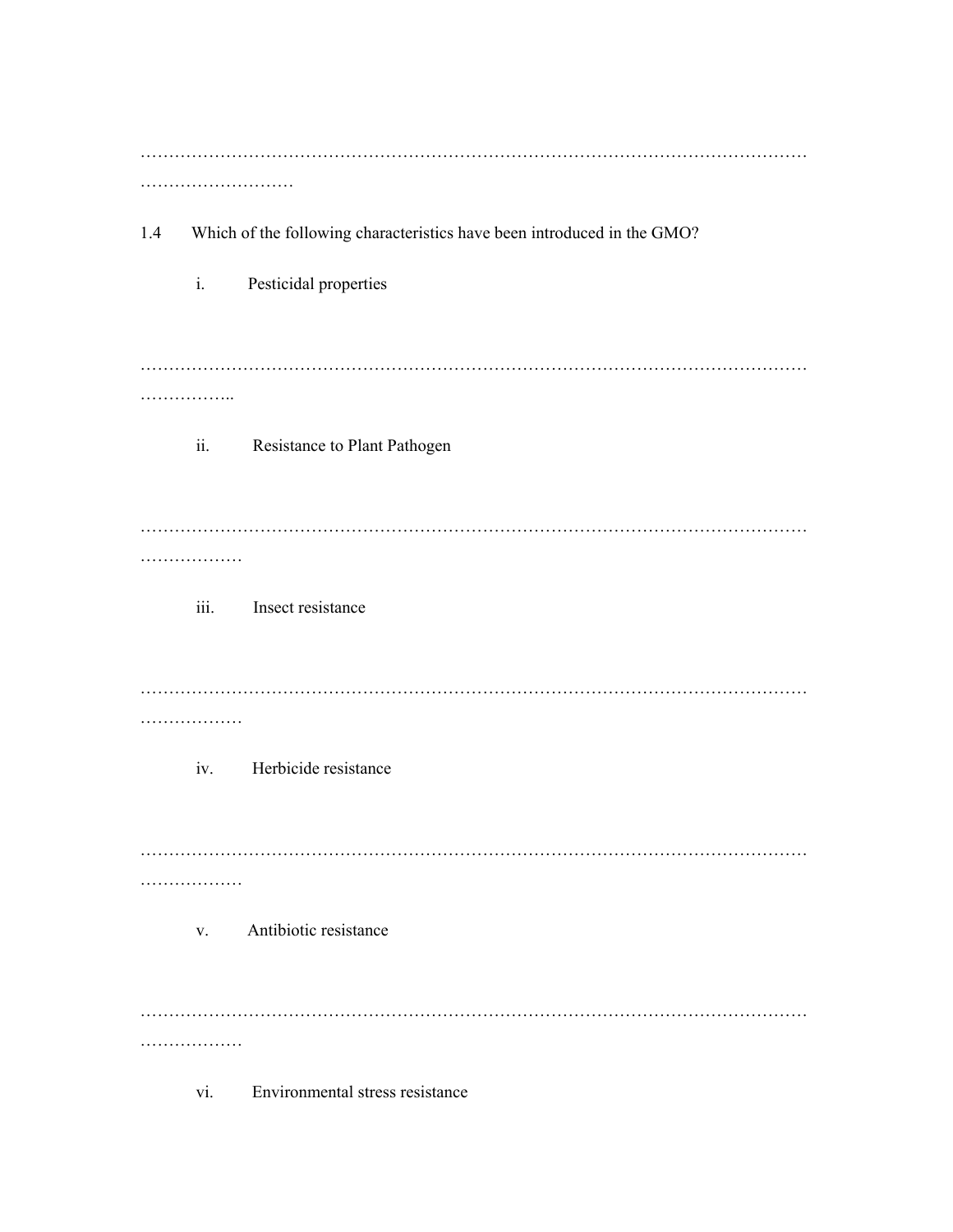……………………………………………………………………………………………………… ………………… vii. Nutritional improvement (e.g protein modification, carbohydrates, fatty acid) …………………………………………………………………………………… ……………………………………………… viii. Others, please specify …………………………………………………………………………………… ……………………………………… 1.5 Is the GMO commercialised? ……………………………………………………………………………………………………… ……………………………………… If so, list the countries where it is marketed: ……………………………………………………………………………………………………… ……………………… Provide name and address of the supplier: ……………………………………………………………………………………………… ……………………………… ……………………………………………………………………………………………… ……………………………… ……………………………………………………………………………………………… ………………………………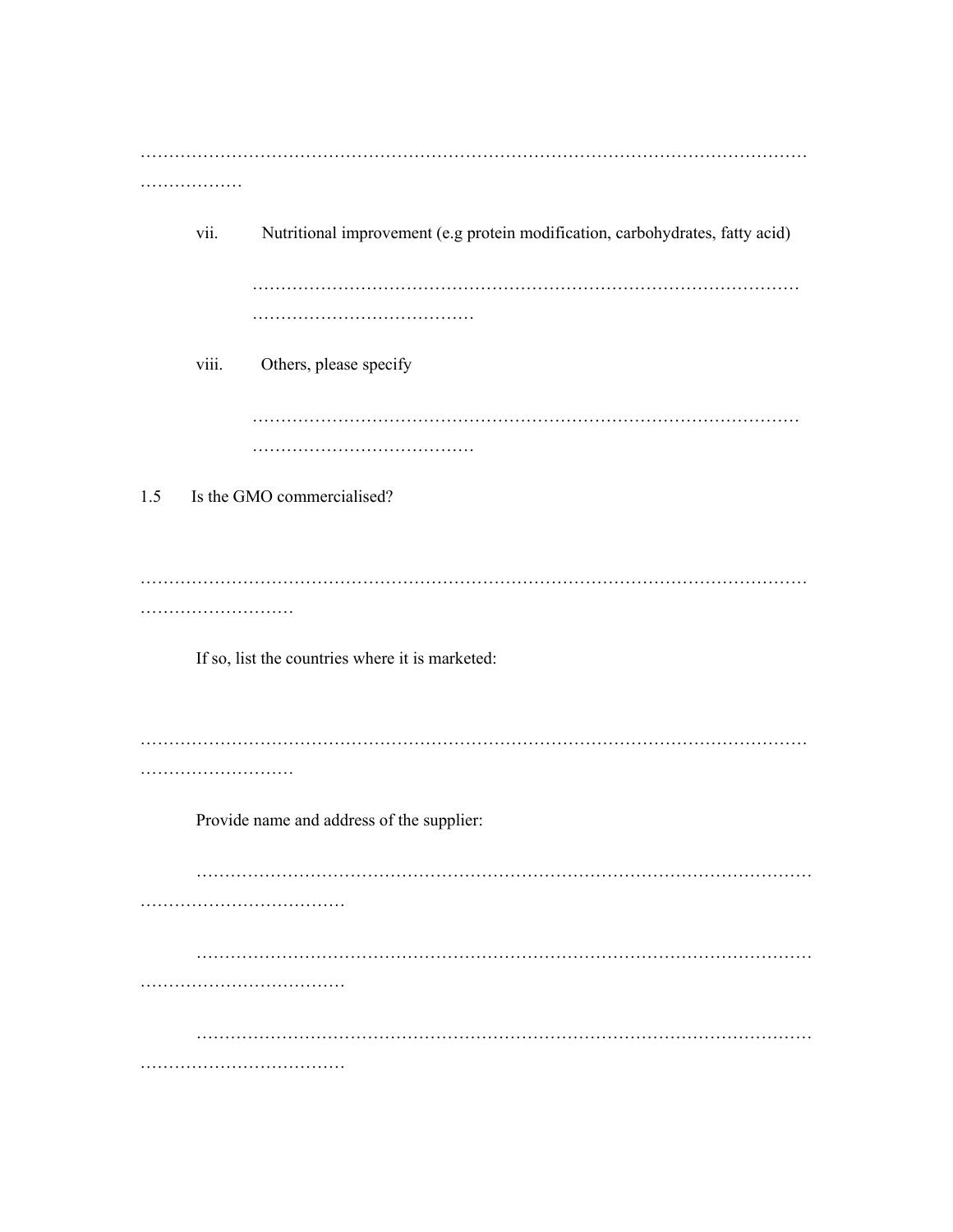|     |                                            | .                               |  |  |  |
|-----|--------------------------------------------|---------------------------------|--|--|--|
| 1.6 | Does the GMO has any impact on:            |                                 |  |  |  |
|     | $\mathbf{i}$ .                             | Human, animal, plant health?    |  |  |  |
|     |                                            |                                 |  |  |  |
|     | .                                          |                                 |  |  |  |
|     | ii.                                        | Agricultural production?        |  |  |  |
|     |                                            |                                 |  |  |  |
|     |                                            |                                 |  |  |  |
|     | iii.                                       | Target and non-target organism? |  |  |  |
|     | .                                          |                                 |  |  |  |
|     | iv.                                        | The general ecology, diversity? |  |  |  |
|     |                                            |                                 |  |  |  |
|     | .                                          |                                 |  |  |  |
| 2.  |                                            | <b>FOOD AND FEEDSTUFFS</b>      |  |  |  |
| 2.1 | Describe the product derived from the GMO: |                                 |  |  |  |
|     |                                            | .                               |  |  |  |
|     |                                            |                                 |  |  |  |

2.2 What is the proportion of the GMO in the food/feedstuffs?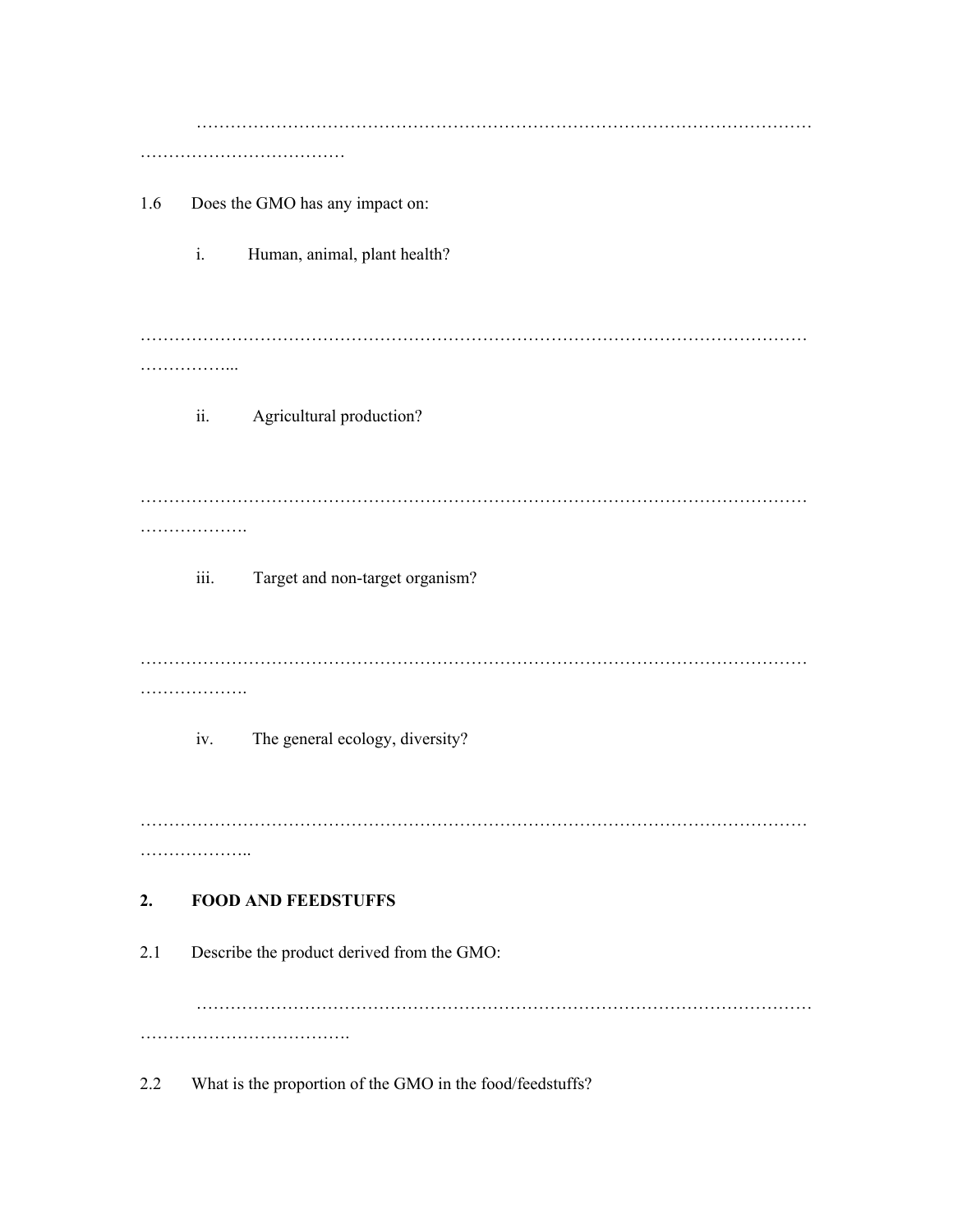……………………………………………………………………………………………………… ………………………………

2.3 What method can be used to verify that you have the desired GMO?

……………………………………………………………………………………………………… ……………………….

2.4 What methods are to be used to test for batch to batch consistency?

……………………………………………………………………………………………………… ……………………….

2.5 How does the food/feedstuff ingredient from the genetically modified plant differ from the same food/feedstuff ingredient derived from the unmodified host?

……………………………………………………………………………………………………… ………………………..

2.6 Has the food/feedstuff derived from the GMO been shown to be substantially equivalent to an existing food or food component?

……………………………………………………………………………………………………… ………………………………

#### **3. HUMAN AND ANIMAL HEALTH**

3.1 Has any adverse effect on health been demonstrated upon consumption of the food/feedstuffs derived from the GMO in humans and animals? Provide results of any trials carried out: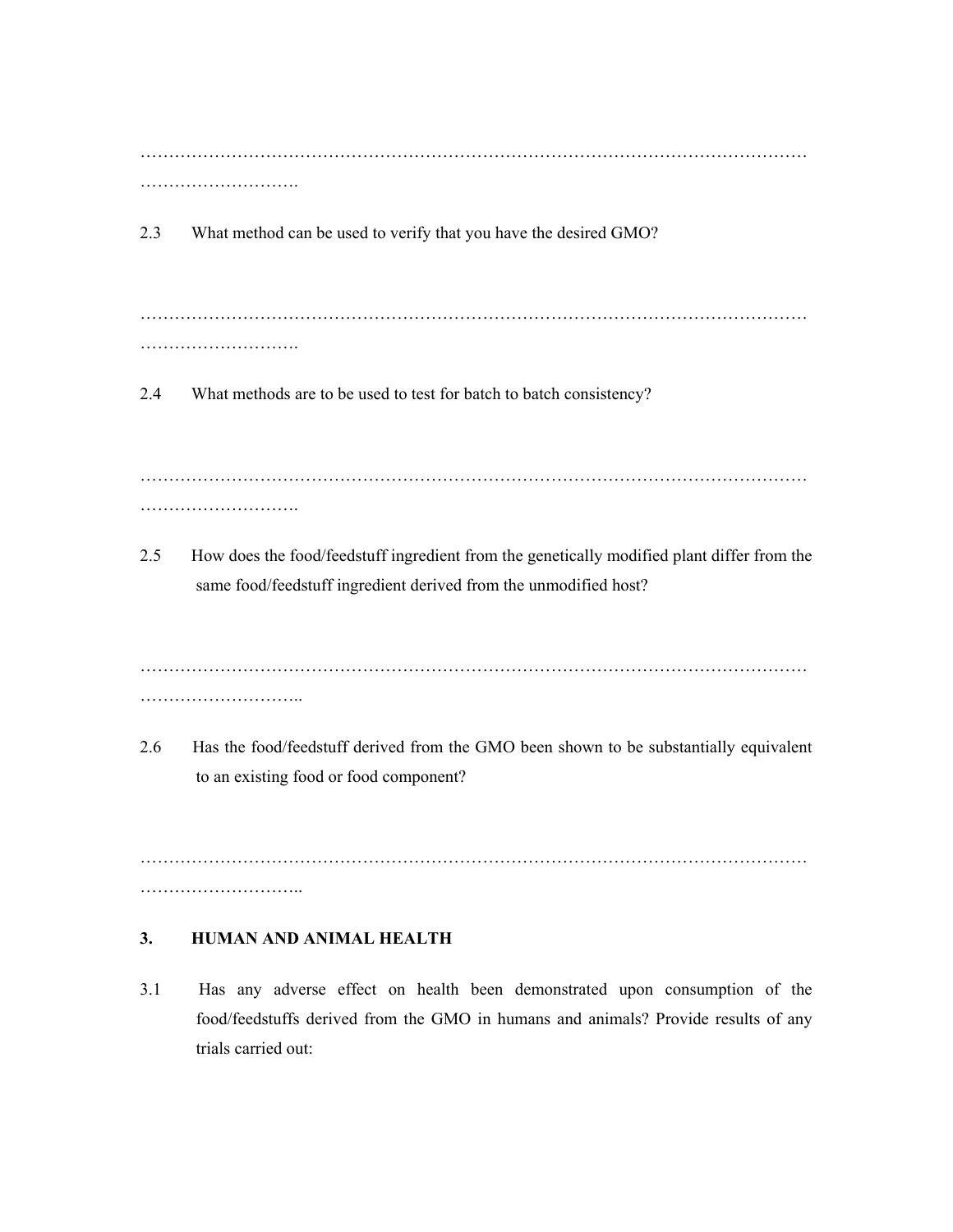| 3.2 | Provide information of any toxic or allergenic effects observed from the consumption of |
|-----|-----------------------------------------------------------------------------------------|
|     | the food/feedstuffs derived from the GMO:                                               |
|     |                                                                                         |
|     |                                                                                         |
|     |                                                                                         |
|     |                                                                                         |
| 3.3 | Could any toxic products concentrate in natural and human food chain?                   |
|     |                                                                                         |
|     | .                                                                                       |
|     |                                                                                         |
|     |                                                                                         |
|     |                                                                                         |

# **4. ENVIRONMENTAL SAFETY**

4.1 Has any adverse effect of the release of the GMO food/feed on environment been demonstrated?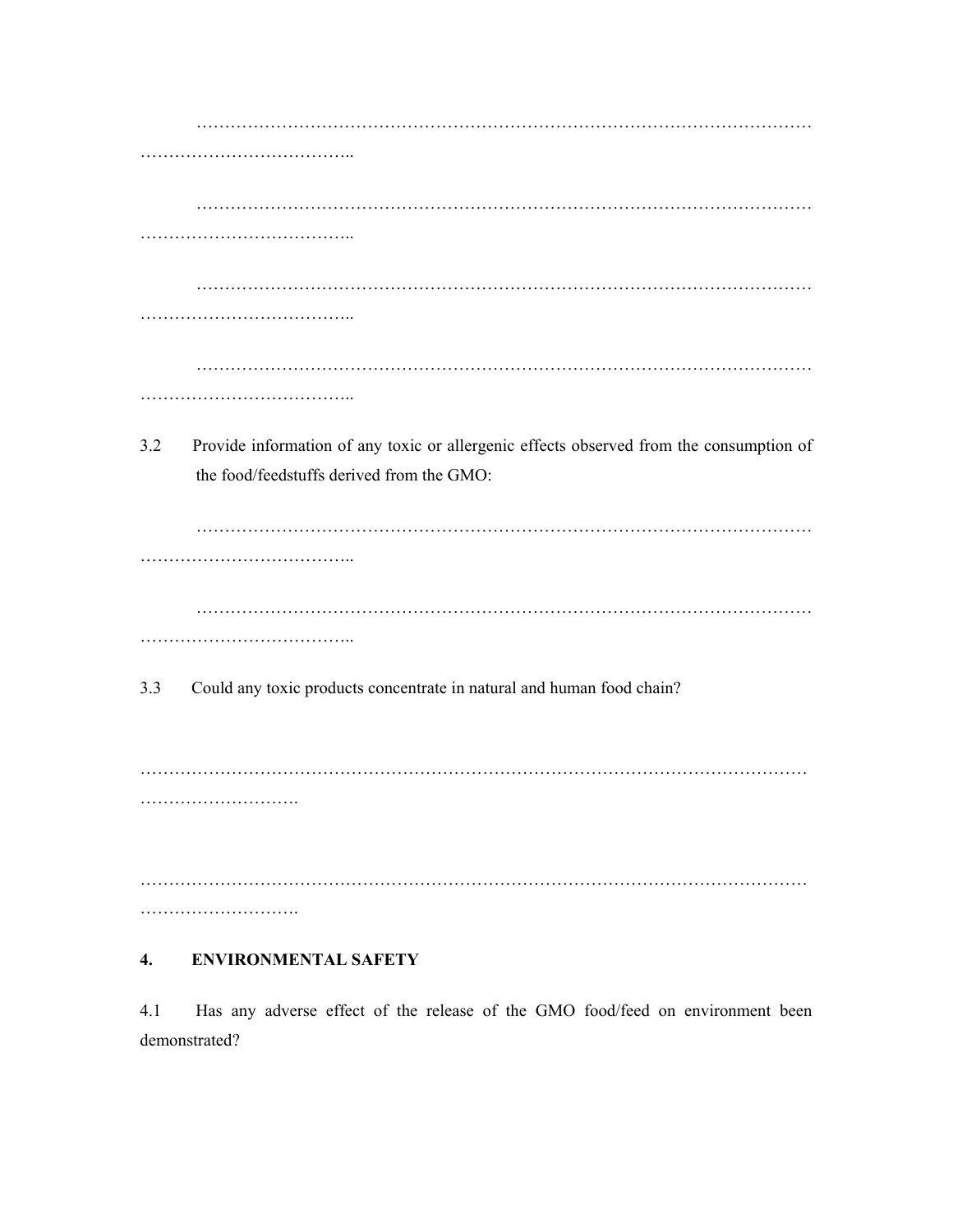……………………………………………………………………………………………… ……………………………….

……………………………………………………………………………………………………… ……………………….

4.2 What are the precautionary measures forecast to prevent accidental propagation of the GMO (e.g GM maize seed, germination and growing)?

……………………………………………………………………………………………………… ……………………….

# **5. LABELLING**

5.1 Give the proposed commercial name of the product:

……………………………………………………………………………………………………… ……………………….

5.2 Describe the labelling details on packaging:

……………………………………………………………………………………………………… ………………………

# **6. ADDITIONAL RELEVANT INFORMATION**

6.1 What are the measures to be taken in the event of the escape of the organisms in the product or misuse of the product:

……………………………………………………………………………………………………… ……………………………………